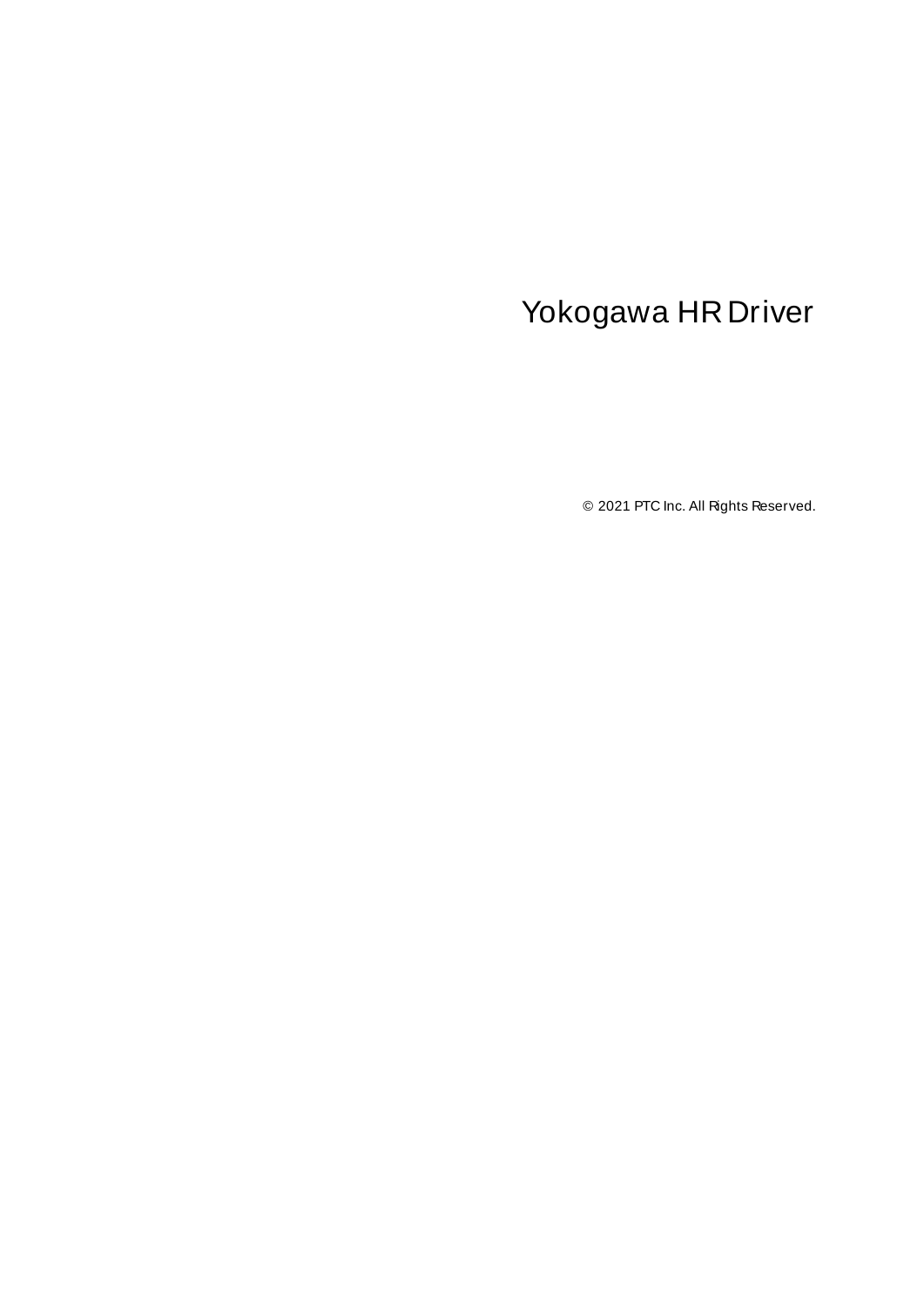# <span id="page-1-0"></span>Table of Contents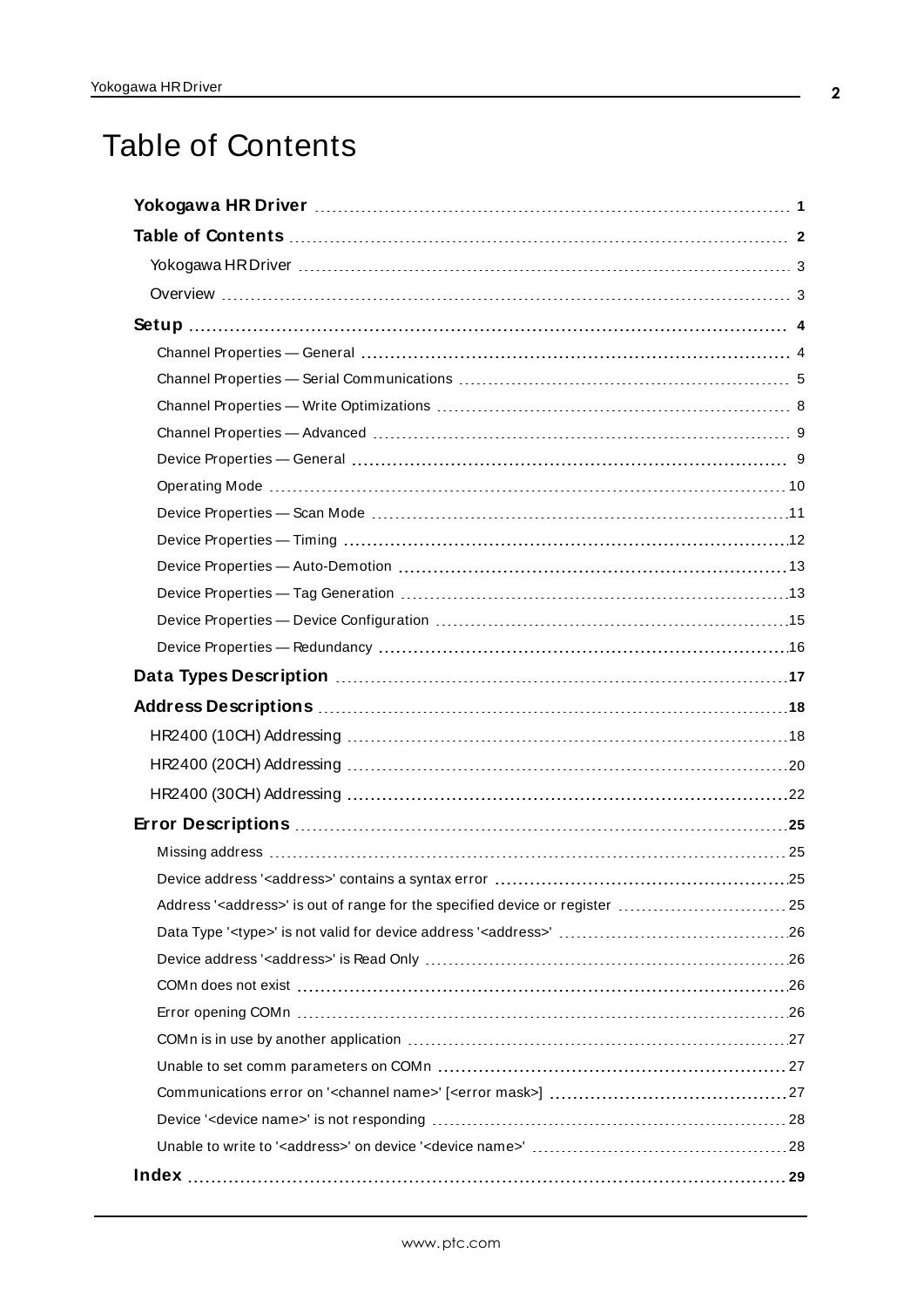# <span id="page-2-0"></span>**Yokogawa HR Driver**

Help version 1.024

# **CONTENTS**

**[Overview](#page-2-1)**

What is the Yokogawa HRDriver?

#### **[Setup](#page-3-0)**

How do I configure a device for use with this driver?

#### **Data Types [Description](#page-16-0)**

What data types does this driver support?

#### **Address [Descriptions](#page-17-0)**

How do I address a data location on a Yokogawa HR2400 Serial device?

#### **Error [Descriptions](#page-24-0)**

What error messages does the Yokogawa HRDriver produce?

# <span id="page-2-1"></span>**Overview**

The Yokogawa HRDriver provides a reliable way to connect Yokogawa HR2400 Serial devices to OPC client applications; including HMI, SCADA, Historian, MES, ERP, and countless custom applications. It is intended for use with Yokogawa Data Acquisition and Data Recorder devices that support RS232 or RS422 communications.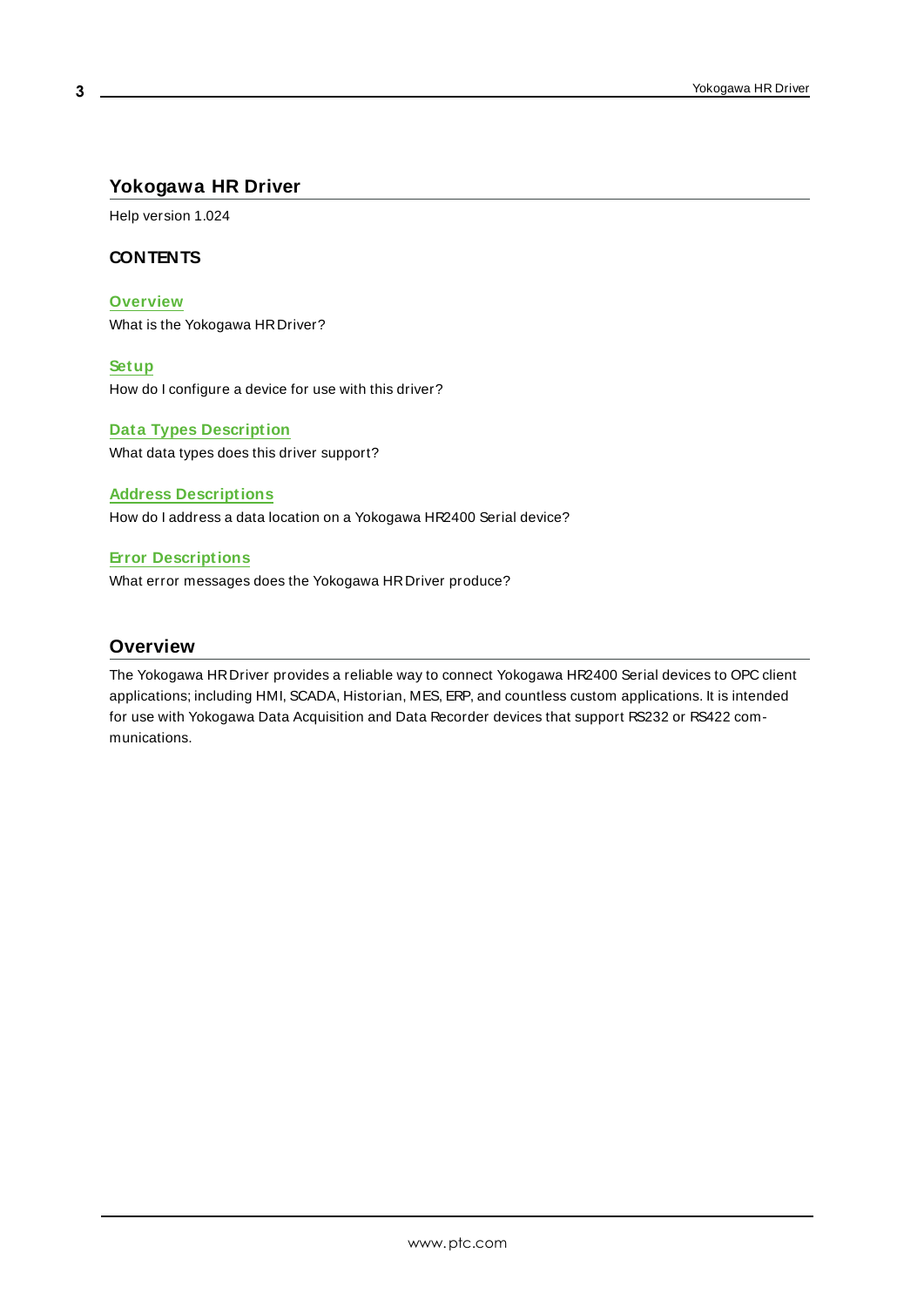## <span id="page-3-0"></span>**Setup**

#### **Supported Yokogawa Devices**

HR2400 (10CH) HR2400 (20CH) HR2400 (30CH)

#### <span id="page-3-2"></span>**Supported Communication Parameters**

<span id="page-3-7"></span><span id="page-3-6"></span><span id="page-3-5"></span><span id="page-3-3"></span>Baud Rate: 300, 600, 1200, 2400, 9600 Parity: None, Even or Odd Data Bits: 8 Stop Bits: 1 or 2 Flow Control: None, RTSor DTR. Software handshaking is not available. **Note:** This driver makes use of binary data formatting when reading information from Yokogawa devices. This requires that a data bit setting of 8 be used.

#### **Channel and Device Limits**

The maximum number of channels supported by this driver is 100. The maximum number of devices supported by this driver is 31 per channel.

#### **RS-232 and RS-422/485 Operation**

Yokogawa HR2400 Serial devices can support RS-232 or RS-422/485 operation. The mode used depends on the OPC server project's configuration.

<span id="page-3-4"></span>If intending to connect to a HR2400 Serial device using RS-232, select a Device ID of zero (0). This tells the driver to use the RS-232 mode for communications. If intending to use either RS-422 or RS-485 communications, select a Device ID for each station that is between 1 and 16 for RS-422 and 1 and 31 for RS-485. When using RS-232, only configure one device on the channel.

# <span id="page-3-1"></span>**Channel Properties — General**

This server supports the use of multiple simultaneous communications drivers. Each protocol or driver used in a server project is called a channel. A server project may consist of many channels with the same communications driver or with unique communications drivers. A channel acts as the basic building block of an OPC link. This group is used to specify general channel properties, such as the identification attributes and operating mode.

| <b>Property Groups</b>                     | <b>Identification</b><br>$\blacksquare$ |                |
|--------------------------------------------|-----------------------------------------|----------------|
| General<br>Write Optimizations<br>Advanced | Name                                    |                |
|                                            | Description                             |                |
|                                            | Driver                                  |                |
|                                            | Diagnostics<br>$\overline{}$            |                |
|                                            | <b>Diagnostics Capture</b>              | <b>Disable</b> |

# **Identification**

**Name**: Specify the user-defined identity of this channel. In each server project, each channel name must be unique. Although names can be up to 256 characters, some client applications have a limited display window when browsing the OPC server's tag space. The channel name is part of the OPC browser information. The property is required for creating a channel.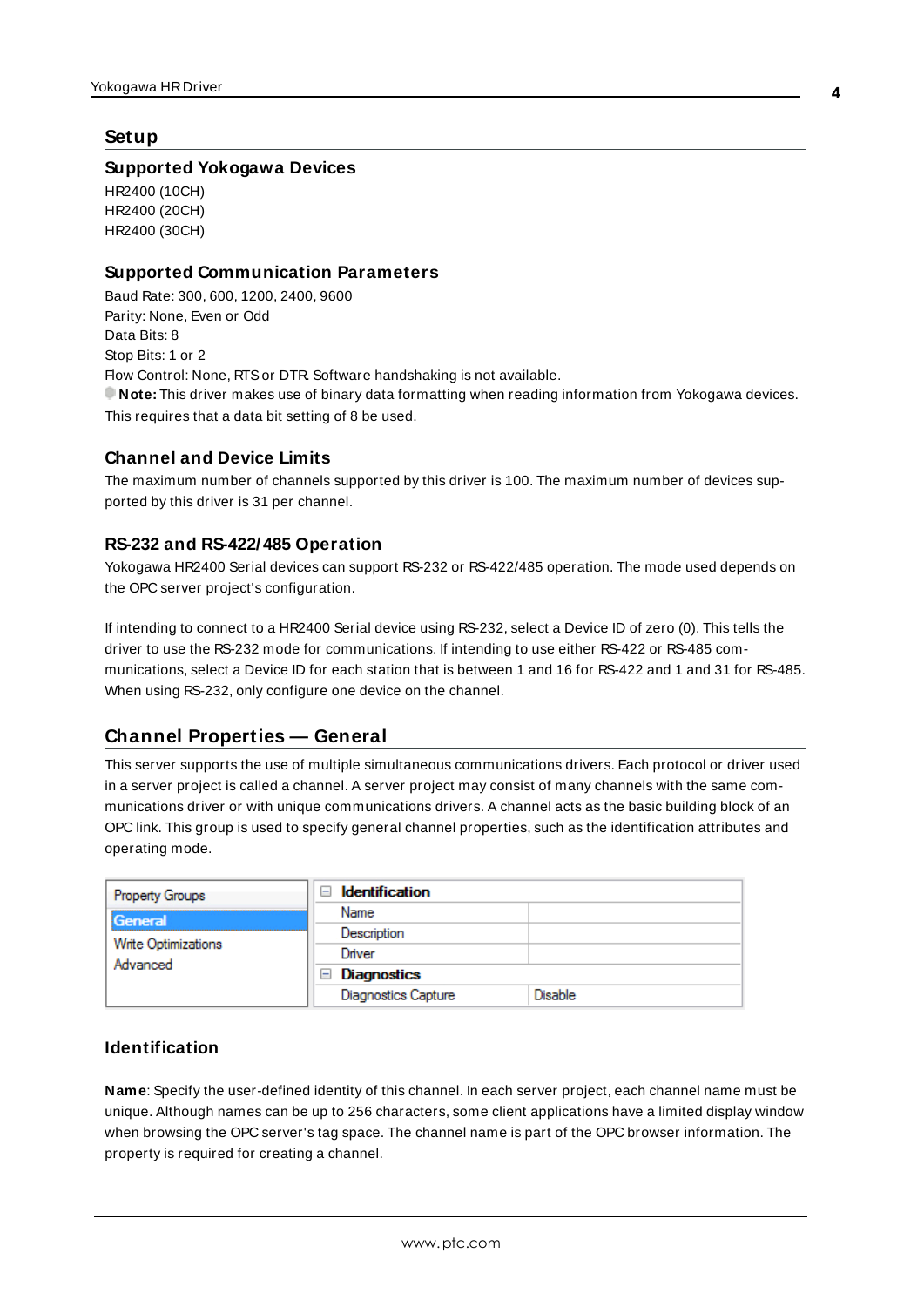For information on reserved characters, refer to "How To... Properly Name a Channel, Device, Tag, and Tag Group" in the server help.

**Description**: Specify user-defined information about this channel. **Many of these properties, including Description, have an associated system tag.** 

**Driver**: Specify the protocol / driver for this channel. This property specifies the device driver that was selected during channel creation. It is a disabled setting in the channel properties. The property is required for creating a channel.

**Note**: With the server's online full-time operation, these properties can be changed at any time. This includes changing the channel name to prevent clients from registering data with the server. If a client has already acquired an item from the server before the channel name is changed, the items are unaffected. If, after the channel name has been changed, the client application releases the item and attempts to reacquire using the old channel name, the item is not accepted. Changes to the properties should not be made once a large client application has been developed. Utilize proper user role and privilege management to prevent operators from changing properties or accessing server features.

#### **Diagnostics**

**Diagnostics Capture**: When enabled, this option makes the channel's diagnostic information available to OPC applications allows the usage of statistics tags that provide feedback to client applications regarding the operation of the channel. Because the server's diagnostic features require a minimal amount of overhead processing, it is recommended that they be utilized when needed and disabled when not. The default is disabled.

**Note:** This property is not available if the driver does not support diagnostics.

<span id="page-4-0"></span>For more information, refer to "Communication Diagnostics" and "Statistics Tags" in the server help.

# **Channel Properties — Serial Communications**

Serial communication properties are available to serial drivers and vary depending on the driver, connection type, and options selected. Below is a superset of the possible properties. Click to jump to one of the sections: **[Connection](#page-5-0) Type**, **Serial Port [Settings](#page-5-1)** or **[Ethernet](#page-6-0) Settings**, and **[Operational](#page-6-1) Behavior**.

**Note**: With the server's online full-time operation, these properties can be changed at any time. Utilize proper user role and privilege management to prevent operators from changing properties or accessing server features.

| Property Groups              | <b>Connection Type</b><br>$=$      |                   |
|------------------------------|------------------------------------|-------------------|
| General                      | Physical Medium                    | <b>COM Port</b>   |
| <b>Serial Communications</b> | <b>□ Serial Port Settings</b>      |                   |
| Write Optimizations          | COM ID                             | 39                |
| Advanced                     | <b>Baud Rate</b>                   | 19200             |
|                              | Data Bits                          | 8                 |
|                              | Parity                             | None              |
|                              | Stop Bits                          |                   |
|                              | <b>Flow Control</b>                | <b>RTS Always</b> |
|                              | □ Operational Behavior             |                   |
|                              | <b>Report Communication Errors</b> | Enable            |
|                              | Close Idle Connection              | Enable            |
|                              | Idle Time to Close (s)             | 15                |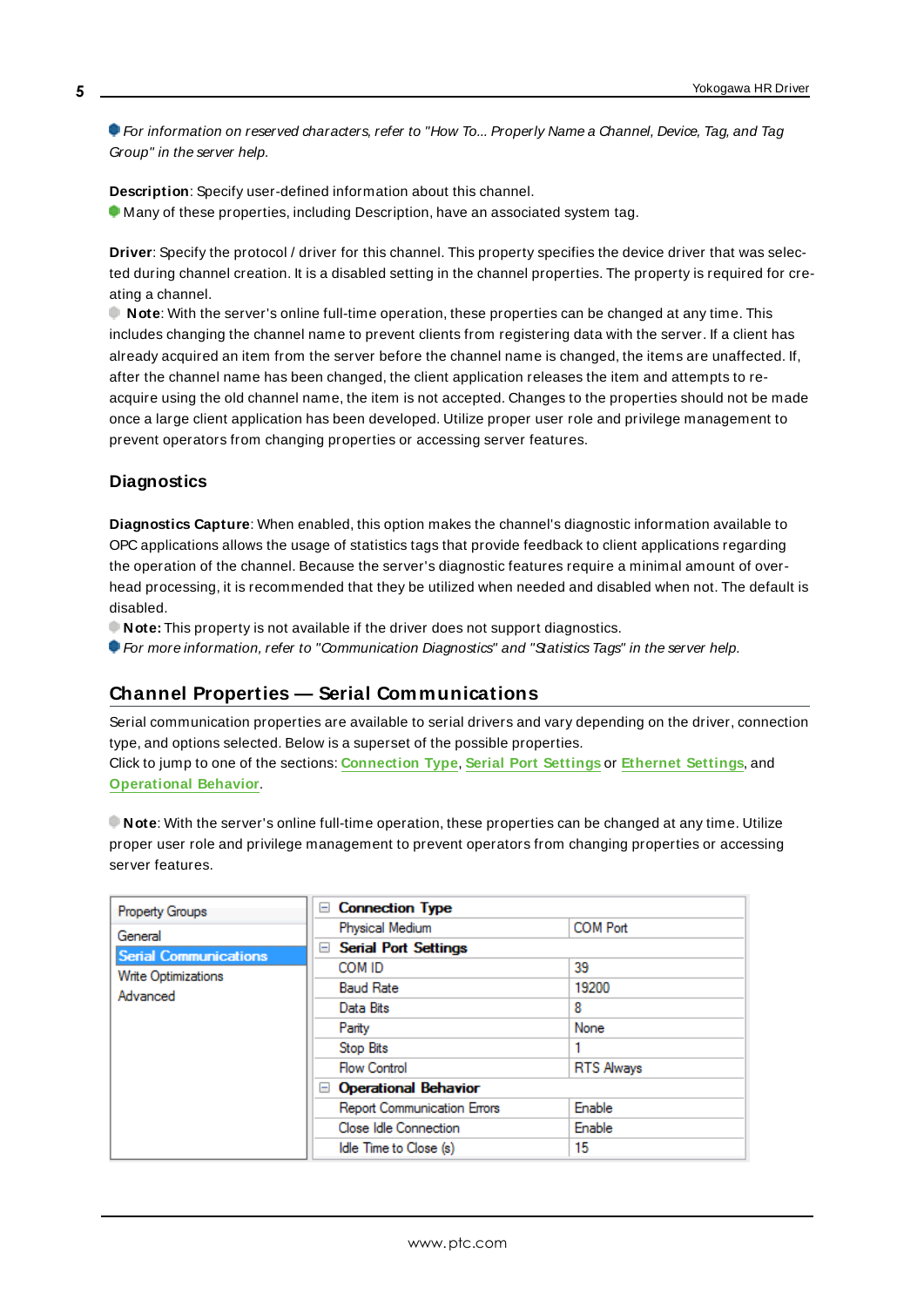#### <span id="page-5-0"></span>**Connection Type**

**Physical Medium**: Choose the type of hardware device for data communications. Options include COM Port, None, Modem, and Ethernet Encapsulation. The default is COM Port.

- <sup>l</sup> **None**: Select None to indicate there is no physical connection, which displays the **[Operation](#page-6-2) with no [Communications](#page-6-2)** section.
- <sup>l</sup> **COM Port**: Select Com Port to display and configure the **Serial Port [Settings](#page-5-1)** section.
- **Modem**: Select Modem if phone lines are used for communications, which are configured in the **Modem [Settings](#page-6-3)** section.
- **Ethernet Encap.**: Select if Ethernet Encapsulation is used for communications, which displays the **[Ethernet](#page-6-0) Settings** section.
- Shared: Verify the connection is correctly identified as sharing the current configuration with another channel. This is a read-only property.

#### <span id="page-5-1"></span>**Serial Port Settings**

**COM ID**: Specify the Communications ID to be used when communicating with devices assigned to the channel. The valid range is 1 to 9991 to 16. The default is 1.

**Baud Rate**: Specify the baud rate to be used to configure the selected communications port.

**Data Bits**: Specify the number of data bits per data word. Options include 5, 6, 7, or 8.

**Parity**: Specify the type of parity for the data. Options include Odd, Even, or None.

**Stop Bits**: Specify the number of stop bits per data word. Options include 1 or 2.

**Flow Control**: Select how the RTSand DTRcontrol lines are utilized. Flow control is required to communicate with some serial devices. Options are:

- **None:** This option does not toggle or assert control lines.
- **DTR:** This option asserts the DTR line when the communications port is opened and remains on.
- RTS: This option specifies that the RTS line is high if bytes are available for transmission. After all buffered bytes have been sent, the RTSline is low. This is normally used with RS232/RS485 converter hardware.
- **RTS, DTR:** This option is a combination of DTR and RTS.
- <sup>l</sup> **RTS Always**: This option asserts the RTSline when the communication port is opened and remains on.
- <sup>l</sup> **RTS Manual**: This option asserts the RTSline based on the timing properties entered for RTSLine Control. It is only available when the driver supports manual RTSline control (or when the properties are shared and at least one of the channels belongs to a driver that provides this support). RTS Manual adds an **RTS Line Control** property with options as follows:
	- **Raise**: This property specifies the amount of time that the RTS line is raised prior to data transmission. The valid range is 0 to 9999 milliseconds. The default is 10 milliseconds.
	- **Drop**: This property specifies the amount of time that the RTS line remains high after data transmission. The valid range is 0 to 9999 milliseconds. The default is 10 milliseconds.
	- Poll Delay: This property specifies the amount of time that polling for communications is delayed. The valid range is 0 to 9999. The default is 10 milliseconds.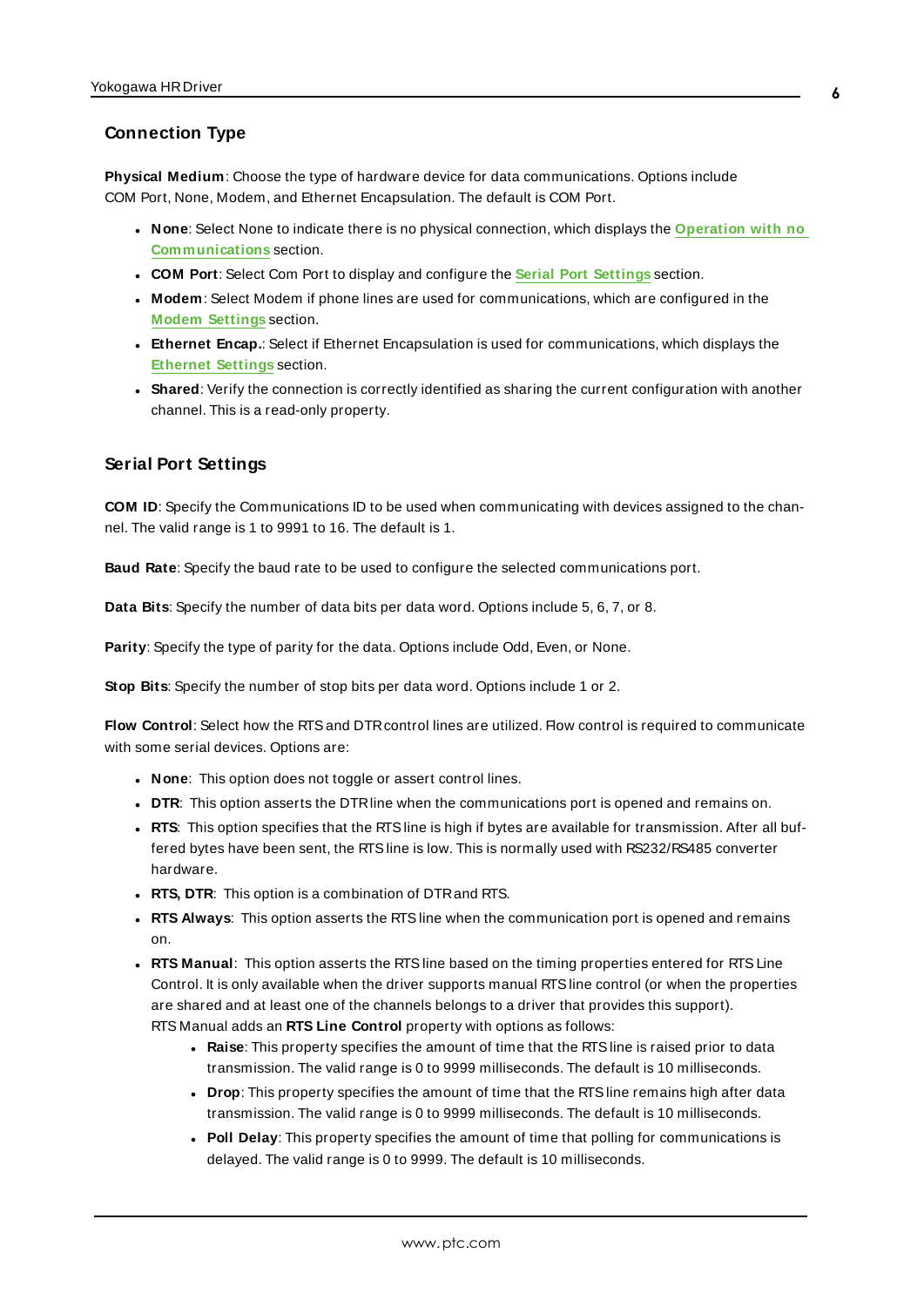**Tip**: When using two-wire RS-485, "echoes" may occur on the communication lines. Since this communication does not support echo suppression, it is recommended that echoes be disabled or a RS-485 converter be used.

# <span id="page-6-1"></span>**Operational Behavior**

- <sup>l</sup> **Report Communication Errors**: Enable or disable reporting of low-level communications errors. When enabled, low-level errors are posted to the Event Log as they occur. When disabled, these same errors are not posted even though normal request failures are. The default is Enable.
- <sup>l</sup> **Close Idle Connection**: Choose to close the connection when there are no longer any tags being referenced by a client on the channel. The default is Enable.
- <sup>l</sup> **Idle Time to Close**: Specify the amount of time that the server waits once all tags have been removed before closing the COM port. The default is 15 seconds.

#### <span id="page-6-0"></span>**Ethernet Settings**

**Note**: Not all serial drivers support Ethernet Encapsulation. If this group does not appear, the functionality is not supported.

Ethernet Encapsulation provides communication with serial devices connected to terminal servers on the Ethernet network. A terminal server is essentially a virtual serial port that converts TCP/IP messages on the Ethernet network to serial data. Once the message has been converted, users can connect standard devices that support serial communications to the terminal server. The terminal server's serial port must be properly configured to match the requirements of the serial device to which it is attached. For more information, refer to "Using Ethernet Encapsulation" in the server help.

- **· Network Adapter**: Indicate a network adapter to bind for Ethernet devices in this channel. Choose a network adapter to bind to or allow the OSto select the default.
	- Specific drivers may display additional Ethernet Encapsulation properties. For more information, refer to **Channel Properties — Ethernet Encapsulation**.

#### <span id="page-6-3"></span>**Modem Settings**

- **Modem**: Specify the installed modem to be used for communications.
- **Connect Timeout**: Specify the amount of time to wait for connections to be established before failing a read or write. The default is 60 seconds.
- <sup>l</sup> **Modem Properties**: Configure the modem hardware. When clicked, it opens vendor-specific modem properties.
- **.** Auto-Dial: Enables the automatic dialing of entries in the Phonebook. The default is Disable. For more information, refer to "Modem Auto-Dial" in the server help.
- <sup>l</sup> **Report Communication Errors**: Enable or disable reporting of low-level communications errors. When enabled, low-level errors are posted to the Event Log as they occur. When disabled, these same errors are not posted even though normal request failures are. The default is Enable.
- **Close Idle Connection**: Choose to close the modem connection when there are no longer any tags being referenced by a client on the channel. The default is Enable.
- <sup>l</sup> **Idle Time to Close**: Specify the amount of time that the server waits once all tags have been removed before closing the modem connection. The default is 15 seconds.

#### <span id="page-6-2"></span>**Operation with no Communications**

**Read Processing**: Select the action to be taken when an explicit device read is requested. Options include Ignore and Fail. Ignore does nothing; Fail provides the client with an update that indicates failure. The default setting is Ignore.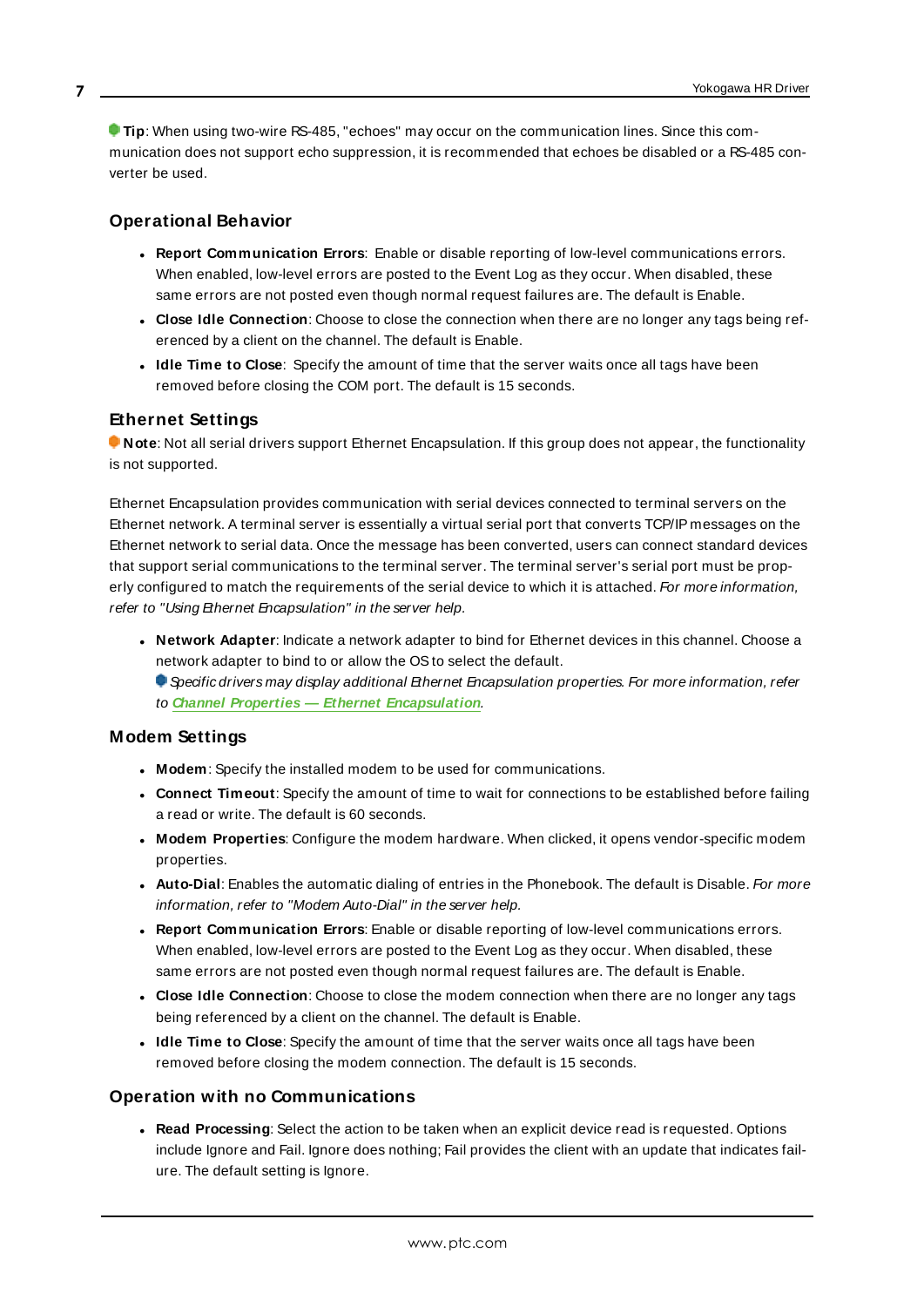# <span id="page-7-0"></span>**Channel Properties — Write Optimizations**

The server must ensure that the data written from the client application gets to the device on time. Given this goal, the server provides optimization properties to meet specific needs or improve application responsiveness.

| <b>Property Groups</b>     | $\Box$ Write Optimizations |                                      |
|----------------------------|----------------------------|--------------------------------------|
| General                    | <b>Optimization Method</b> | Write Only Latest Value for All Tags |
|                            | Duty Cycle                 |                                      |
| <b>Write Optimizations</b> |                            |                                      |

#### **Write Optimizations**

**Optimization Method**: Controls how write data is passed to the underlying communications driver. The options are:

- <sup>l</sup> **Write All Values for All Tags**: This option forces the server to attempt to write every value to the controller. In this mode, the server continues to gather write requests and add them to the server's internal write queue. The server processes the write queue and attempts to empty it by writing data to the device as quickly as possible. This mode ensures that everything written from the client applications is sent to the target device. This mode should be selected if the write operation order or the write item's content must uniquely be seen at the target device.
- **.** Write Only Latest Value for Non-Boolean Tags: Many consecutive writes to the same value can accumulate in the write queue due to the time required to actually send the data to the device. If the server updates a write value that has already been placed in the write queue, far fewer writes are needed to reach the same final output value. In this way, no extra writes accumulate in the server's queue. When the user stops moving the slide switch, the value in the device is at the correct value at virtually the same time. As the mode states, any value that is not a Boolean value is updated in the server's internal write queue and sent to the device at the next possible opportunity. This can greatly improve the application performance.

**Note**: This option does not attempt to optimize writes to Boolean values. It allows users to optimize the operation of HMI data without causing problems with Boolean operations, such as a momentary push button.

**• Write Only Latest Value for All Tags**: This option takes the theory behind the second optimization mode and applies it to all tags. It is especially useful if the application only needs to send the latest value to the device. This mode optimizes all writes by updating the tags currently in the write queue before they are sent. This is the default mode.

**Duty Cycle**: is used to control the ratio of write to read operations. The ratio is always based on one read for every one to ten writes. The duty cycle is set to ten by default, meaning that ten writes occur for each read operation. Although the application is performing a large number of continuous writes, it must be ensured that read data is still given time to process. A setting of one results in one read operation for every write operation. If there are no write operations to perform, reads are processed continuously. This allows optimization for applications with continuous writes versus a more balanced back and forth data flow. **Note**: It is recommended that the application be characterized for compatibility with the write optimization enhancements before being used in a production environment.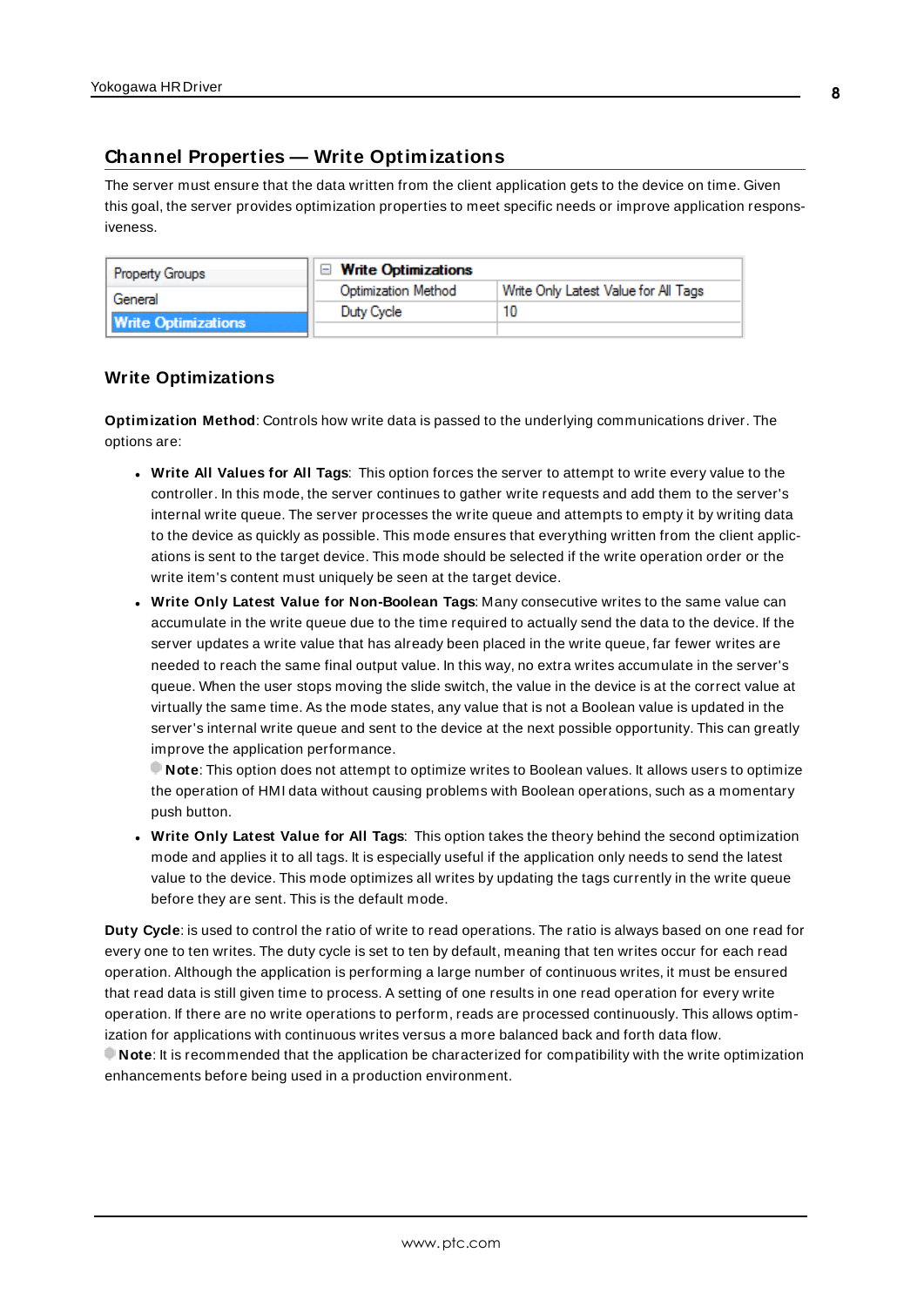# <span id="page-8-0"></span>**Channel Properties — Advanced**

This group is used to specify advanced channel properties. Not all drivers support all properties; so the Advanced group does not appear for those devices.

| <b>Property Groups</b>          | $\Box$ Non-Normalized Float Handling        |                   |
|---------------------------------|---------------------------------------------|-------------------|
| General                         | <b>Floating-Point Values</b>                | Replace with Zero |
| Write Optimizations<br>Advanced | <b>Inter-Device Delay</b><br>$\blacksquare$ |                   |
|                                 | Inter-Device Delay (ms)                     |                   |
|                                 |                                             |                   |

**Non-Normalized Float Handling**: A non-normalized value is defined as Infinity, Not-a-Number (NaN), or as a Denormalized Number. The default is Replace with Zero. Drivers that have native float handling may default to Unmodified. Non-normalized float handling allows users to specify how a driver handles non-normalized IEEE-754 floating point data. Descriptions of the options are as follows:

- <sup>l</sup> **Replace with Zero**: This option allows a driver to replace non-normalized IEEE-754 floating point values with zero before being transferred to clients.
- <sup>l</sup> **Unmodified**: This option allows a driver to transfer IEEE-754 denormalized, normalized, non-number, and infinity values to clients without any conversion or changes.

**Note:** This property is not available if the driver does not support floating-point values or if it only supports the option that is displayed. According to the channel's float normalization setting, only real-time driver tags (such as values and arrays) are subject to float normalization. For example, EFM data is not affected by this setting.

For more information on the floating-point values, refer to "How To ... Work with Non-Normalized Floating-Point Values" in the server help.

**Inter-Device Delay**: Specify the amount of time the communications channel waits to send new requests to the next device after data is received from the current device on the same channel. Zero (0) disables the delay.

<span id="page-8-1"></span>**Note:** This property is not available for all drivers, models, and dependent settings.

# **Device Properties — General**

A device represents a single target on a communications channel. If the driver supports multiple controllers, users must enter a device ID for each controller.

| Property Groups | <b>Identification</b><br>- |         |
|-----------------|----------------------------|---------|
| General         | Name                       |         |
| Scan Mode       | Description                |         |
|                 | Channel Assignment         |         |
|                 | Driver                     |         |
|                 | Model                      |         |
|                 | <b>ID</b> Format           | Decimal |
|                 | ID                         |         |

# **Identification**

<span id="page-8-2"></span>**Name**: Specify the name of the device. It is a logical user-defined name that can be up to 256 characters long and may be used on multiple channels.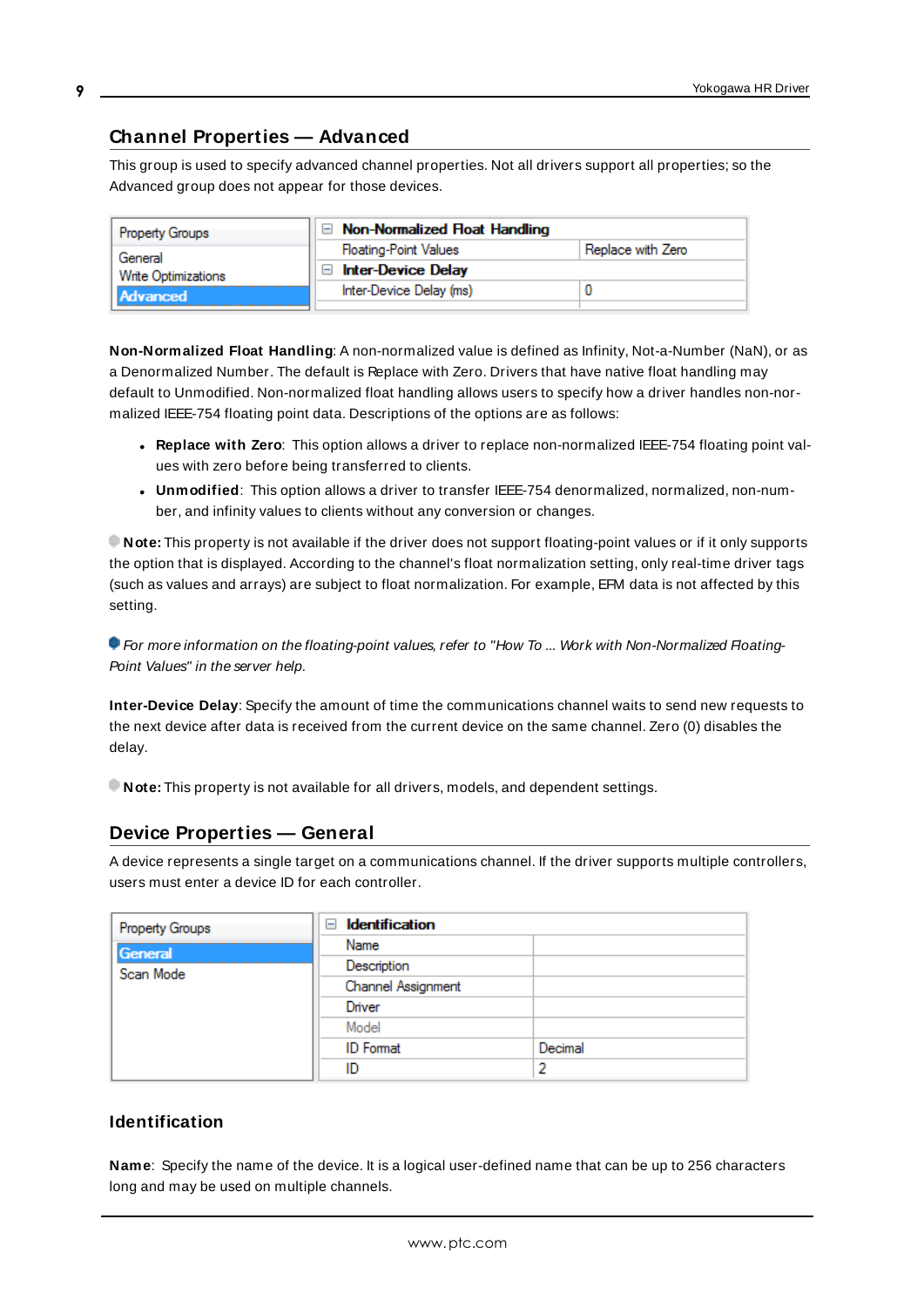**Note**: Although descriptive names are generally a good idea, some OPC client applications may have a limited display window when browsing the OPC server's tag space. The device name and channel name become part of the browse tree information as well. Within an OPC client, the combination of channel name and device name would appear as "ChannelName.DeviceName".

For more information, refer to "How To... Properly Name a Channel, Device, Tag, and Tag Group" in server help.

**Description**: Specify the user-defined information about this device.

<span id="page-9-1"></span>**Many of these properties, including Description, have an associated system tag.** 

<span id="page-9-3"></span>**Channel Assignment**: Specify the user-defined name of the channel to which this device currently belongs.

<span id="page-9-5"></span>**Driver**: Selected protocol driver for this device.

**Model**: Specify the type of device that is associated with this ID. The contents of the drop-down menu depend on the type of communications driver being used. Models that are not supported by a driver are disabled. If the communications driver supports multiple device models, the model selection can only be changed when there are no client applications connected to the device.

**Note:** If the communication driver supports multiple models, users should try to match the model selection to the physical device. If the device is not represented in the drop-down menu, select a model that conforms closest to the target device. Some drivers support a model selection called "Open," which allows users to communicate without knowing the specific details of the target device. For more information, refer to the driver help documentation.

<span id="page-9-4"></span>**ID**: Specify the device's driver-specific station or node. The type of ID entered depends on the communications driver being used. For many communication drivers, the ID is a numeric value. Drivers that support a Numeric ID provide users with the option to enter a numeric value whose format can be changed to suit the needs of the application or the characteristics of the selected communications driver. The format is set by the driver by default. Options include Decimal, Octal, and Hexadecimal.

**Note**: If the driver is Ethernet-based or supports an unconventional station or node name, the device's TCP/IPaddress may be used as the device ID. TCP/IPaddresses consist of four values that are separated by periods, with each value in the range of 0 to 255. Some device IDs are string based. There may be additional properties to configure within the ID field, depending on the driver. For more information, refer to the driver's help documentation.

# <span id="page-9-0"></span>**Operating Mode**

| <b>Property Groups</b><br>General<br>Scan Mode | Identification        |        |
|------------------------------------------------|-----------------------|--------|
|                                                | <b>Operating Mode</b> |        |
|                                                | Data Collection       | Enable |
|                                                | Simulated             | No     |

<span id="page-9-2"></span>**Data Collection**: This property controls the device's active state. Although device communications are enabled by default, this property can be used to disable a physical device. Communications are not attempted when a device is disabled. From a client standpoint, the data is marked as invalid and write operations are not accepted. This property can be changed at any time through this property or the device system tags.

**Simulated**: Place the device into or out of Simulation Mode. In this mode, the driver does not attempt to communicate with the physical device, but the server continues to return valid OPC data. Simulated stops physical communications with the device, but allows OPC data to be returned to the OPC client as valid data.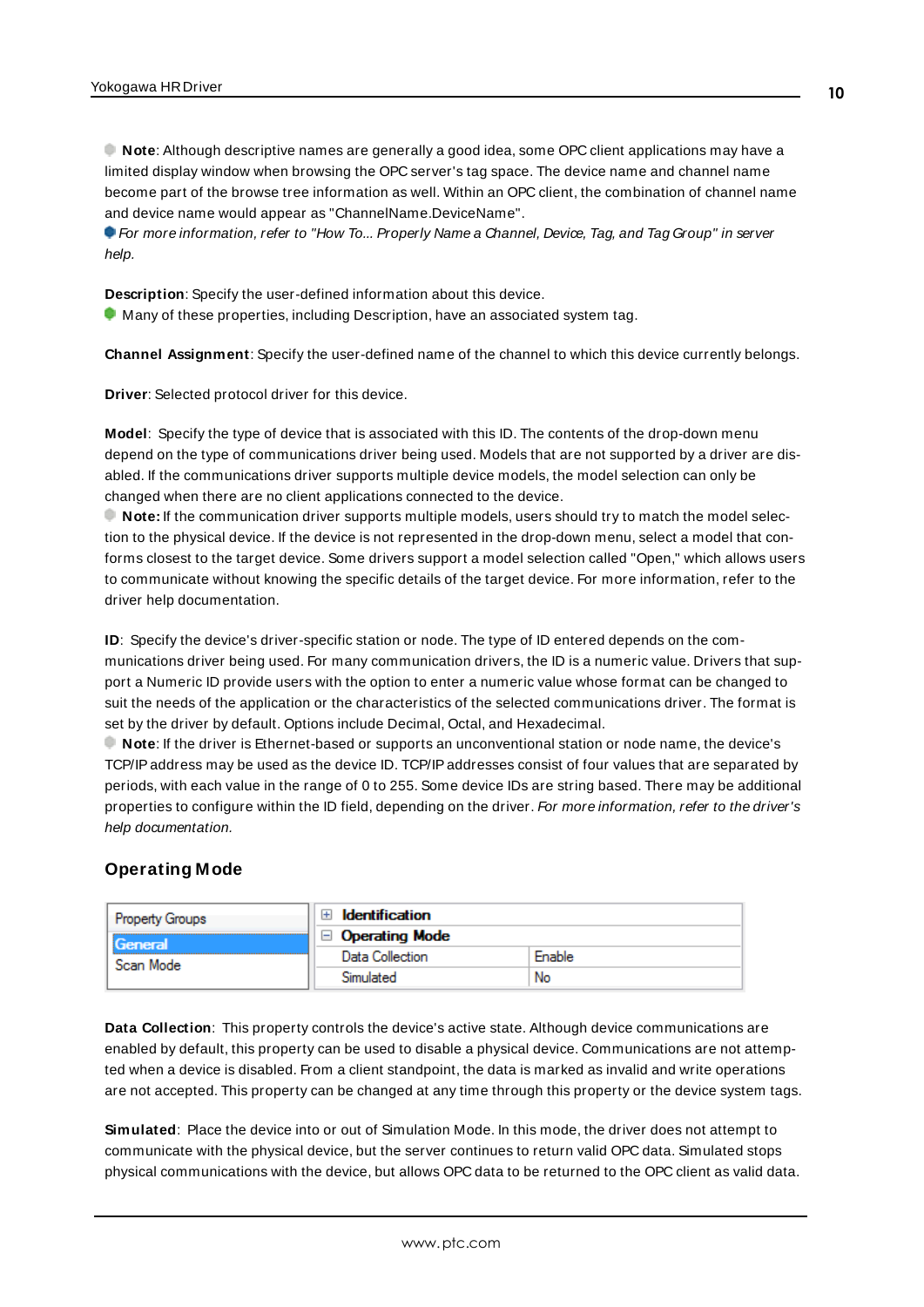<span id="page-10-5"></span>While in Simulation Mode, the server treats all device data as reflective: whatever is written to the simulated device is read back and each OPC item is treated individually. The item's memory map is based on the group Update Rate. The data is not saved if the server removes the item (such as when the server is reinitialized). The default is No.

**Notes:**

- 1. This System tag (\_Simulated) is read only and cannot be written to for runtime protection. The System tag allows this property to be monitored from the client.
- 2. In Simulation mode, the item's memory map is based on client update rate(s) (Group Update Rate for OPC clients or Scan Rate for native and DDEinterfaces). This means that two clients that reference the same item with different update rates return different data.

 Simulation Mode is for test and simulation purposes only. It should never be used in a production environment.

# <span id="page-10-0"></span>**Device Properties — Scan Mode**

The Scan Mode specifies the subscribed-client requested scan rate for tags that require device communications. Synchronous and asynchronous device reads and writes are processed as soon as possible; unaffected by the Scan Mode properties.

| <b>Property Groups</b> | $\Box$ Scan Mode           |                                    |
|------------------------|----------------------------|------------------------------------|
| General                | Scan Mode                  | Respect Client-Specified Scan Rate |
| Scan Mode              | Initial Updates from Cache | ' Disable                          |
|                        |                            |                                    |

<span id="page-10-4"></span>**Scan Mode**: Specify how tags in the device are scanned for updates sent to subscribing clients. Descriptions of the options are:

- <sup>l</sup> **Respect Client-Specified Scan Rate**: This mode uses the scan rate requested by the client.
- <sup>l</sup> **Request Data No Faster than Scan Rate**: This mode specifies the value set as the maximum scan rate. The valid range is 10 to 99999990 milliseconds. The default is 1000 milliseconds. **Note**: When the server has an active client and items for the device and the scan rate value is increased, the changes take effect immediately. When the scan rate value is decreased, the changes do not take effect until all client applications have been disconnected.
- <sup>l</sup> **Request All Data at Scan Rate**: This mode forces tags to be scanned at the specified rate for subscribed clients. The valid range is 10 to 99999990 milliseconds. The default is 1000 milliseconds.
- <span id="page-10-1"></span><sup>l</sup> **Do Not Scan, Demand Poll Only**: This mode does not periodically poll tags that belong to the device nor perform a read to get an item's initial value once it becomes active. It is the OPC client's responsibility to poll for updates, either by writing to the \_DemandPoll tag or by issuing explicit device reads for individual items. For more information, refer to "Device Demand Poll" in server help.
- <span id="page-10-3"></span><sup>l</sup> **Respect Tag-Specified Scan Rate**: This mode forces static tags to be scanned at the rate specified in their static configuration tag properties. Dynamic tags are scanned at the client-specified scan rate.

<span id="page-10-2"></span>**Initial Updates from Cache**: When enabled, this option allows the server to provide the first updates for newly activated tag references from stored (cached) data. Cache updates can only be provided when the new item reference shares the same address, scan rate, data type, client access, and scaling properties. A device read is used for the initial update for the first client reference only. The default is disabled; any time a client activates a tag reference the server attempts to read the initial value from the device.

**11**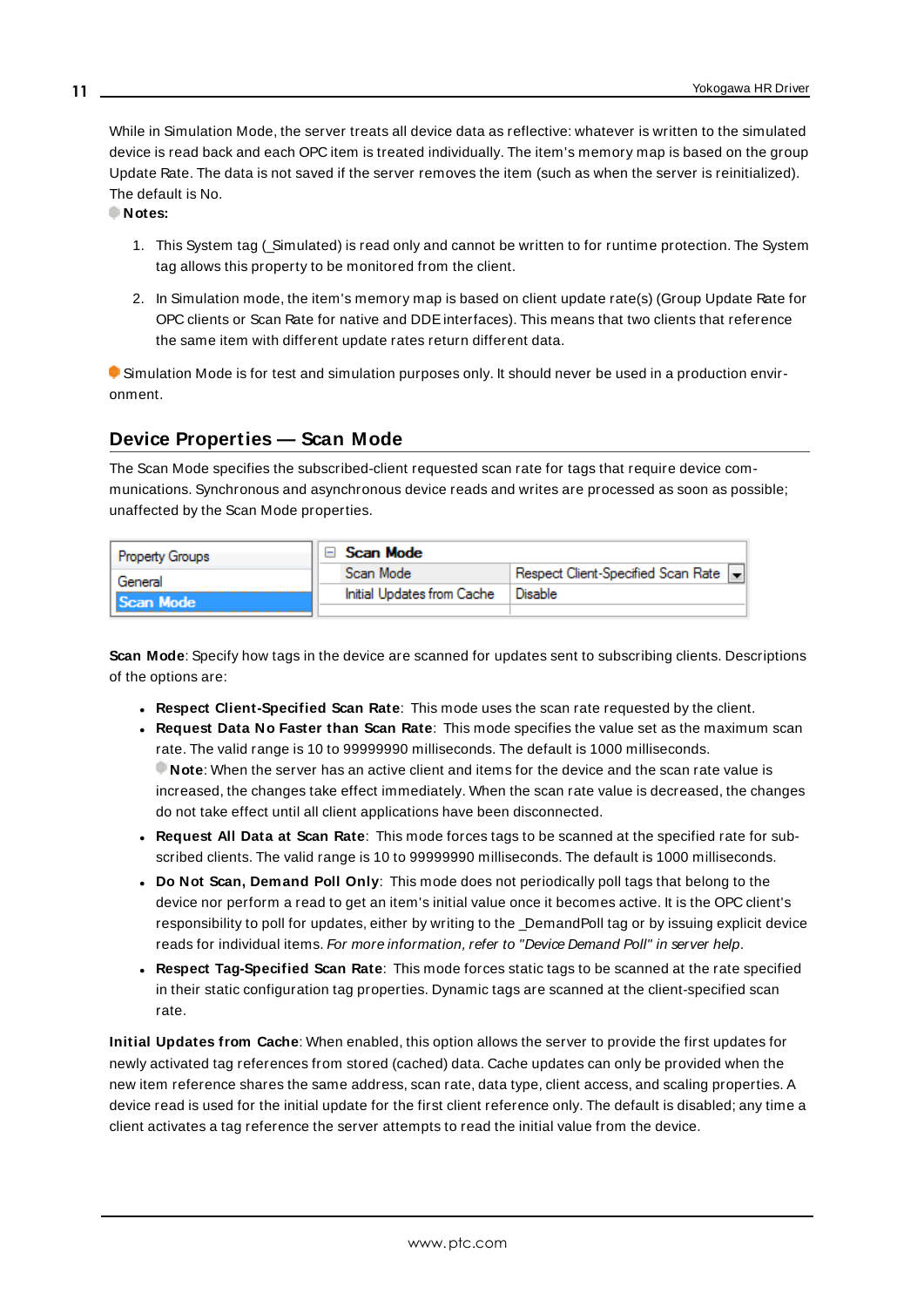# <span id="page-11-2"></span><span id="page-11-0"></span>**Device Properties — Timing**

The device Timing properties allow the driver's response to error conditions to be tailored to fit the application's needs. In many cases, the environment requires changes to these properties for optimum performance. Factors such as electrically generated noise, modem delays, and poor physical connections can influence how many errors or timeouts a communications driver encounters. Timing properties are specific to each configured device.

| <b>Property Groups</b> | $\Box$ Communication Timeouts |      |
|------------------------|-------------------------------|------|
| General                | Connect Timeout (s)           |      |
| Scan Mode              | Request Timeout (ms)          | 1000 |
| Timing                 | Attempts Before Timeout       |      |
| Redundancy             | Timing                        |      |
|                        | Inter-Request Delay (ms)      |      |

#### <span id="page-11-3"></span>**Communications Timeouts**

**Connect Timeout**: This property (which is used primarily by Ethernet based drivers) controls the amount of time required to establish a socket connection to a remote device. The device's connection time often takes longer than normal communications requests to that same device. The valid range is 1 to 30 seconds. The default is typically 3 seconds, but can vary depending on the driver's specific nature. If this setting is not supported by the driver, it is disabled.

**Note**: Due to the nature of UDPconnections, the connection timeout setting is not applicable when communicating via UDP.

<span id="page-11-5"></span>**Request Timeout**: Specify an interval used by all drivers to determine how long the driver waits for a response from the target device to complete. The valid range is 50 to 9,999,999 milliseconds (167.6667 minutes). The default is usually 1000 milliseconds, but can vary depending on the driver. The default timeout for most serial drivers is based on a baud rate of 9600 baud or better. When using a driver at lower baud rates, increase the timeout to compensate for the increased time required to acquire data.

<span id="page-11-1"></span>**Attempts Before Timeout**: Specify how many times the driver issues a communications request before considering the request to have failed and the device to be in error. The valid range is 1 to 10. The default is typically 3, but can vary depending on the driver's specific nature. The number of attempts configured for an application depends largely on the communications environment. This property applies to both connection attempts and request attempts.

#### <span id="page-11-4"></span>**Timing**

**Inter-Request Delay**: Specify how long the driver waits before sending the next request to the target device. It overrides the normal polling frequency of tags associated with the device, as well as one-time reads and writes. This delay can be useful when dealing with devices with slow turnaround times and in cases where network load is a concern. Configuring a delay for a device affects communications with all other devices on the channel. It is recommended that users separate any device that requires an interrequest delay to a separate channel if possible. Other communications properties (such as communication serialization) can extend this delay. The valid range is 0 to 300,000 milliseconds; however, some drivers may limit the maximum value due to a function of their particular design. The default is 0, which indicates no delay between requests with the target device.

**Note**: Not all drivers support Inter-Request Delay. This setting does not appear if it is not available.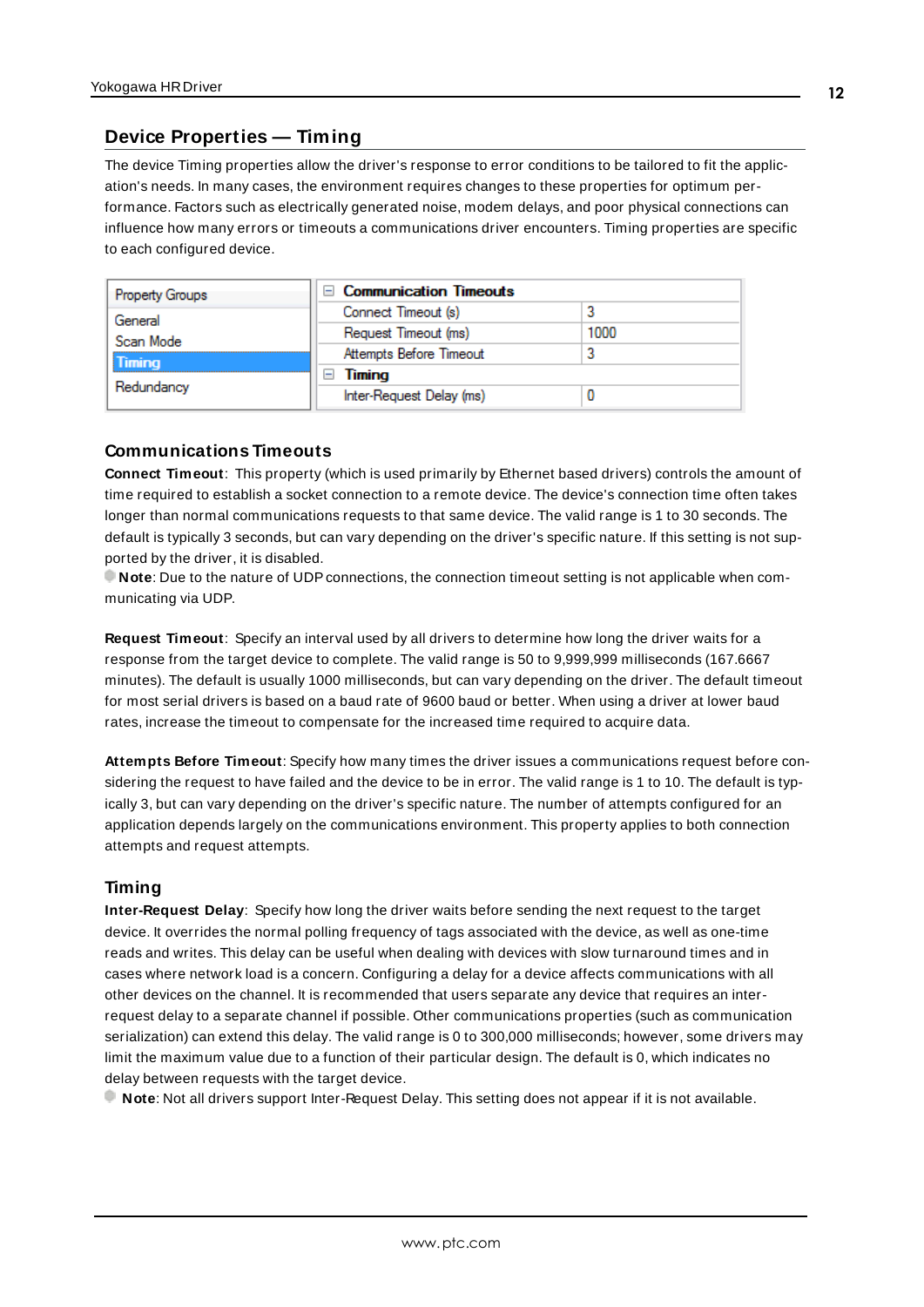# <span id="page-12-0"></span>**Device Properties — Auto-Demotion**

The Auto-Demotion properties can temporarily place a device off-scan in the event that a device is not responding. By placing a non-responsive device offline for a specific time period, the driver can continue to optimize its communications with other devices on the same channel. After the time period has been reached, the driver re-attempts to communicate with the non-responsive device. If the device is responsive, the device is placed on-scan; otherwise, it restarts its off-scan time period.

| <b>Property Groups</b> | $\Box$ Auto-Demotion                    |                                           |
|------------------------|-----------------------------------------|-------------------------------------------|
| General                | Demote on Failure                       | $\overline{\phantom{a}}$<br><b>Enable</b> |
| Scan Mode              | Timeouts to Demote                      | 3                                         |
| Timina                 | Demotion Period (ms)                    | 10000                                     |
| <b>Auto-Demotion</b>   | Discard Requests when Demoted   Disable |                                           |
|                        |                                         |                                           |

<span id="page-12-2"></span>**Demote on Failure**: When enabled, the device is automatically taken off-scan until it is responding again. **Tip**: Determine when a device is off-scan by monitoring its demoted state using the AutoDemoted system tag.

<span id="page-12-5"></span>**Timeouts to Demote**: Specify how many successive cycles of request timeouts and retries occur before the device is placed off-scan. The valid range is 1 to 30 successive failures. The default is 3.

<span id="page-12-3"></span>**Demotion Period**: Indicate how long the device should be placed off-scan when the timeouts value is reached. During this period, no read requests are sent to the device and all data associated with the read requests are set to bad quality. When this period expires, the driver places the device on-scan and allows for another attempt at communications. The valid range is 100 to 3600000 milliseconds. The default is 10000 milliseconds.

<span id="page-12-4"></span>**Discard Requests when Demoted**: Select whether or not write requests should be attempted during the off-scan period. Disable to always send write requests regardless of the demotion period. Enable to discard writes; the server automatically fails any write request received from a client and does not post a message to the Event Log.

# <span id="page-12-1"></span>**Device Properties — Tag Generation**

The automatic tag database generation features make setting up an application a plug-and-play operation. Select communications drivers can be configured to automatically build a list of tags that correspond to device-specific data. These automatically generated tags (which depend on the nature of the supporting driver) can be browsed from the clients.

Not all devices and drivers support full automatic tag database generation and not all support the same data types. Consult the data types descriptions or the supported data type lists for each driver for specifics.

If the target device supports its own local tag database, the driver reads the device's tag information and uses the data to generate tags within the server. If the device does not natively support named tags, the driver creates a list of tags based on driver-specific information. An example of these two conditions is as follows:

1. If a data acquisition system supports its own local tag database, the communications driver uses the tag names found in the device to build the server's tags.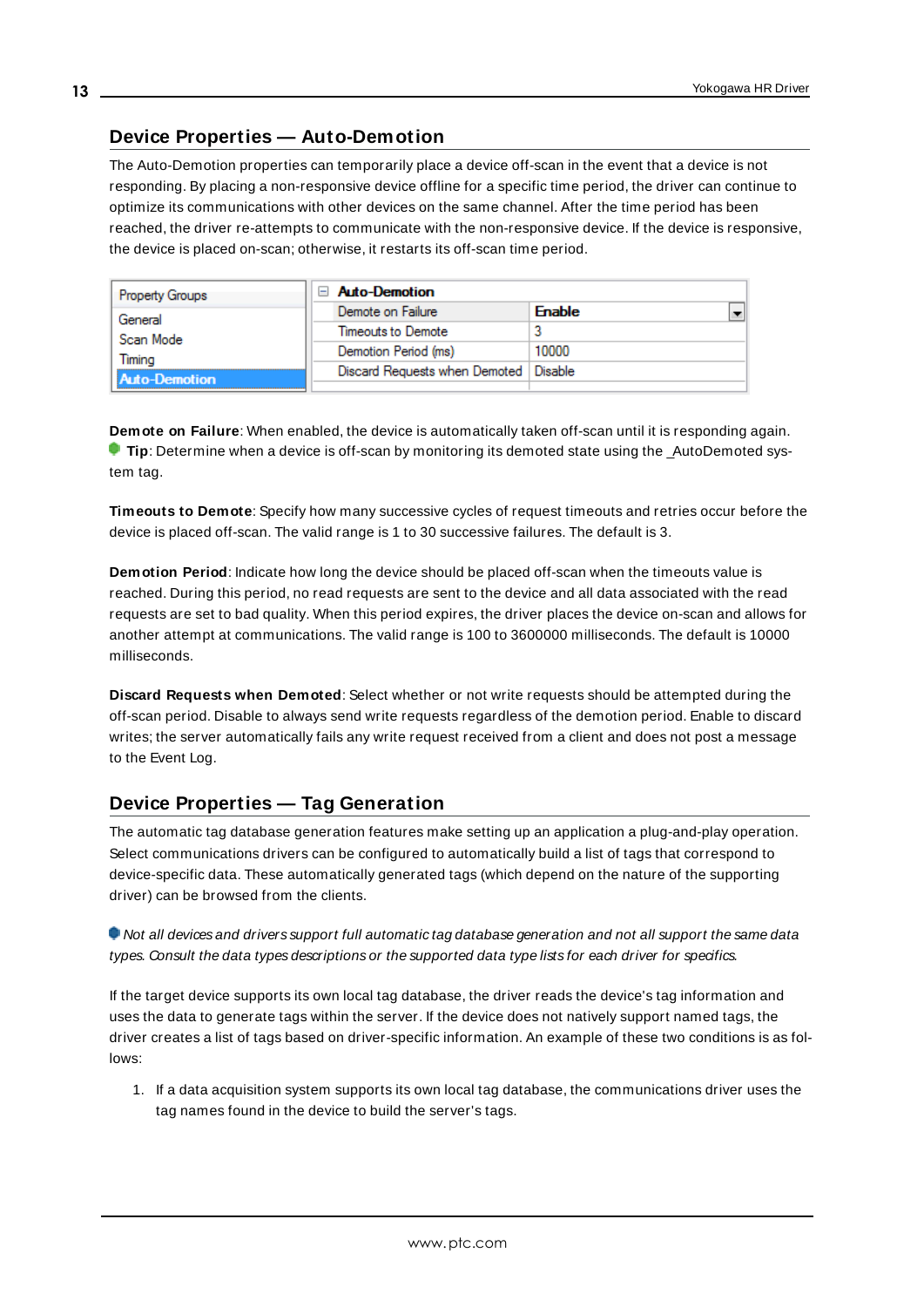2. If an Ethernet I/O system supports detection of its own available I/O module types, the communications driver automatically generates tags in the server that are based on the types of I/O modules plugged into the Ethernet I/O rack.

**Note**: Automatic tag database generation's mode of operation is completely configurable. For more information, refer to the property descriptions below.

| Property Groups       | <b>Tag Generation</b><br>6              |                            |
|-----------------------|-----------------------------------------|----------------------------|
| General               | On Property Change                      | Yes                        |
| Scan Mode             | On Device Startup                       | Do Not Generate on Startup |
| Timina                | On Duplicate Tag                        | Delete on Create           |
| Auto-Demotion         | Parent Group                            |                            |
| <b>Tag Generation</b> | Allow Automatically Generated Subgroups | Enable                     |
|                       | Create                                  | Create tags                |
| Redundancy            |                                         |                            |

<span id="page-13-4"></span>**On Property Change**: If the device supports automatic tag generation when certain properties change, the **On Property Change** option is shown. It is set to **Yes** by default, but it can be set to **No** to control over when tag generation is performed. In this case, the **Create tags** action must be manually invoked to perform tag generation. To invoke via the Configuration API service, access /config/v1/project/channels/{name}/devices/ {name}/services/TagGeneration.

<span id="page-13-2"></span>**On Device Startup**: Specify when OPC tags are automatically generated. Descriptions of the options are as follows:

- <span id="page-13-1"></span><sup>l</sup> **Do Not Generate on Startup**: This option prevents the driver from adding any OPC tags to the tag space of the server. This is the default setting.
- <sup>l</sup> **Always Generate on Startup**: This option causes the driver to evaluate the device for tag information. It also adds tags to the tag space of the server every time the server is launched.
- <sup>l</sup> **Generate on First Startup**: This option causes the driver to evaluate the target device for tag information the first time the project is run. It also adds any OPC tags to the server tag space as needed.

**Note**: When the option to automatically generate OPC tags is selected, any tags that are added to the server's tag space must be saved with the project. Users can configure the project to automatically save from the **Tools** | **Options** menu.

<span id="page-13-3"></span>**On Duplicate Tag**: When automatic tag database generation is enabled, the server needs to know what to do with the tags that it may have previously added or with tags that have been added or modified after the communications driver since their original creation. This setting controls how the server handles OPC tags that were automatically generated and currently exist in the project. It also prevents automatically generated tags from accumulating in the server.

For example, if a user changes the I/O modules in the rack with the server configured to **Always Generate on Startup**, new tags would be added to the server every time the communications driver detected a new I/O module. If the old tags were not removed, many unused tags could accumulate in the server's tag space. The options are:

<span id="page-13-0"></span>**.** Delete on Create: This option deletes any tags that were previously added to the tag space before any new tags are added. This is the default setting.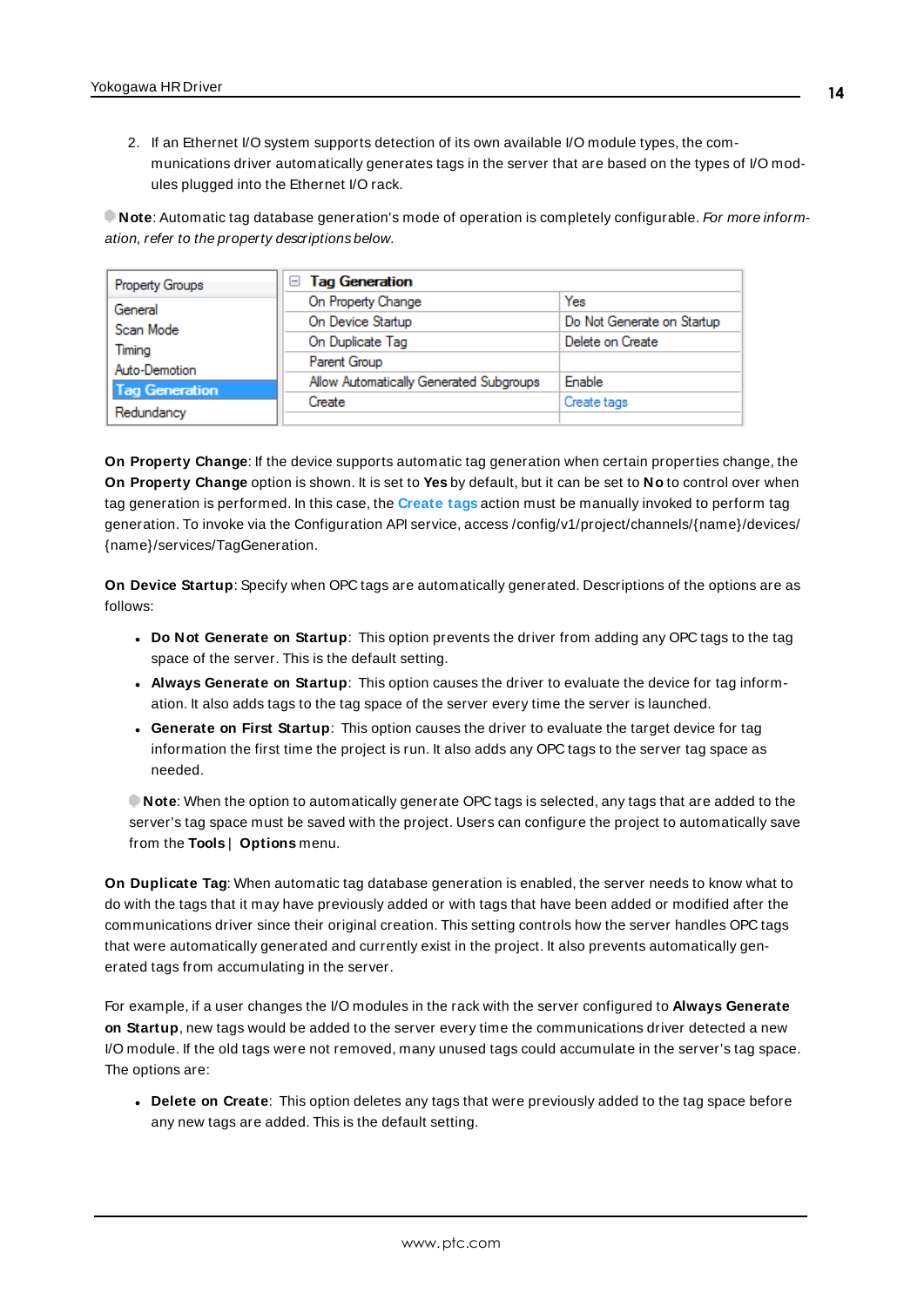- <span id="page-14-4"></span><sup>l</sup> **Overwrite as Necessary**: This option instructs the server to only remove the tags that the communications driver is replacing with new tags. Any tags that are not being overwritten remain in the server's tag space.
- <sup>l</sup> **Do not Overwrite**: This option prevents the server from removing any tags that were previously generated or already existed in the server. The communications driver can only add tags that are completely new.
- <sup>l</sup> **Do not Overwrite, Log Error**: This option has the same effect as the prior option, and also posts an error message to the server's Event Log when a tag overwrite would have occurred.

**Note:** Removing OPC tags affects tags that have been automatically generated by the communications driver as well as any tags that have been added using names that match generated tags. Users should avoid adding tags to the server using names that may match tags that are automatically generated by the driver.

<span id="page-14-5"></span>**Parent Group**: This property keeps automatically generated tags from mixing with tags that have been entered manually by specifying a group to be used for automatically generated tags. The name of the group can be up to 256 characters. This parent group provides a root branch to which all automatically generated tags are added.

<span id="page-14-1"></span>**Allow Automatically Generated Subgroups**: This property controls whether the server automatically creates subgroups for the automatically generated tags. This is the default setting. If disabled, the server generates the device's tags in a flat list without any grouping. In the server project, the resulting tags are named with the address value. For example, the tag names are not retained during the generation process. **Note**: If, as the server is generating tags, a tag is assigned the same name as an existing tag, the system automatically increments to the next highest number so that the tag name is not duplicated. For example, if the generation process creates a tag named "AI22" that already exists, it creates the tag as "AI23" instead.

<span id="page-14-2"></span>**Create**: Initiates the creation of automatically generated OPC tags. If the device's configuration has been modified, **Create tags** forces the driver to reevaluate the device for possible tag changes. Its ability to be accessed from the System tags allows a client application to initiate tag database creation. **Note**: **Create tags** is disabled if the Configuration edits a project offline.

# <span id="page-14-0"></span>**Device Properties — Device Configuration**

| Property Groups             | General<br>$=$              |                |
|-----------------------------|-----------------------------|----------------|
| General                     | Special Data Handling       | None           |
| Scan Mode                   | Start Math on Start         | <b>Disable</b> |
|                             | <b>Time Settings</b><br>$=$ |                |
| Timing<br>Auto-Demotion     | Date and Time               | Device Time    |
| <b>Tag Generation</b>       | Date Format                 | MM/DD/YY       |
|                             | Set Clock on Start          | <b>Disable</b> |
| <b>Device Configuration</b> |                             |                |

#### <span id="page-14-3"></span>**General**

**Special Data Handling**: This setting allows the driver to be configured to return specific data values for numerical out of range and error conditions returned from the device. Special Data Handling options are **None**, **+INF** and **-INF**. If set to None, special data values will be returned with the actual data value received from the device. For example, the data value of a measuring channel Over Range would be returned as 32,767 and the data value of a math channel Over Range would be returned as 2,147,450,879. If set to +INF,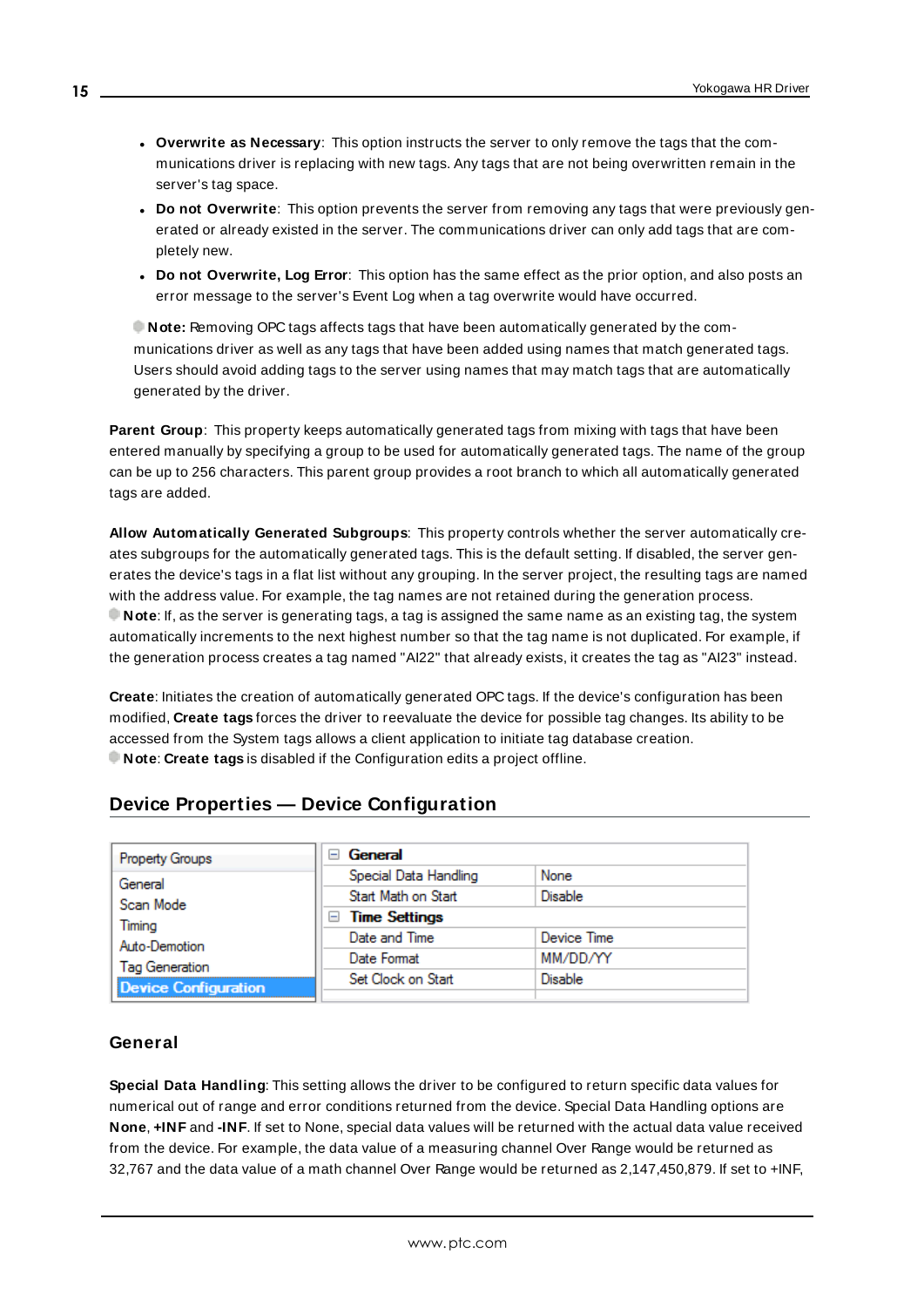special data values will be returned as a numerical representation of positive infinity (#INF), with the exception of an Under Range condition that is always returned as negative infinity. When Special Data Handling is set to -INF, special data values will be returned as a numerical representation of negative infinity (-#INF), with the exception of an Over Range condition that is always returned as positive infinity.

<span id="page-15-3"></span>**Start Math on Start**: When Enable is specified, this property will inform the driver to send a command to the device at communication startup that will start the math computation.

# **Time Settings**

**Date and Time**: Specify the origin of the data value of the Date and Time data types which represent the date and time of the latest data. Date and Time options are **Device Time** and **System Time**. If Device Time is selected, the Date and Time tags will return the date and time read from the device. This date and time represents the date and time that the latest data was measured or computed based on the internal device clock. If System Time is selected, the Date and Time tags will return the date and time that the requested data was returned from the device based on the PC system clock.

<span id="page-15-2"></span>**Date Format**: Specify the format of the return string for the Date data type. Date formats can be specified as **MM/DD/YY**(month/day/year), **YY/MM/DD** (year/month/day) or **DD/MM/YY**(day/month/year).

<span id="page-15-1"></span>**Set Clock on Start**: When Enable is specified, this property instructs the driver to send a command to the device at communication startup that will set the device clock to the date and time settings of the system clock.

# <span id="page-15-0"></span>**Device Properties — Redundancy**

| Redundancy<br>$=$      |                                    |
|------------------------|------------------------------------|
| Secondary Path         | <b>Channel Device1</b><br>$\cdots$ |
| <b>Operating Mode</b>  | Switch On Failure                  |
| Monitor Item           |                                    |
| Monitor Interval (s)   | 300                                |
| Return to Primary ASAP | Yes                                |
|                        |                                    |
|                        |                                    |
|                        |                                    |

Redundancy is available with the Media-Level Redundancy Plug-In.

Consult the website, a sales representative, or the **user [manual](https://www.kepware.com/getattachment/35461efd-b53a-4219-a109-a89fad20b230/media-level-redundancy-manual.pdf)** for more information.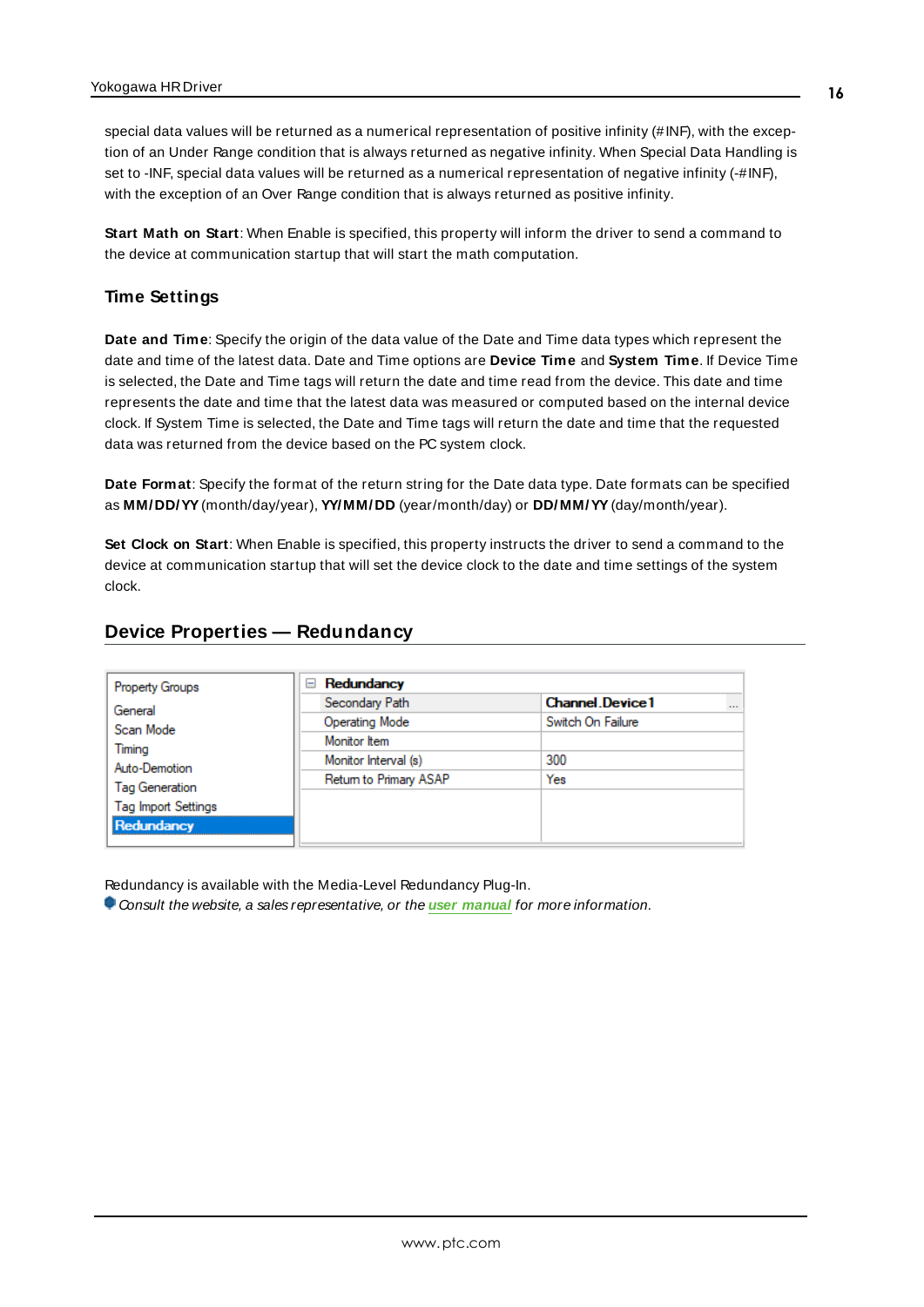# <span id="page-16-0"></span>**Data Types Description**

<span id="page-16-5"></span><span id="page-16-4"></span><span id="page-16-3"></span><span id="page-16-2"></span><span id="page-16-1"></span>

| Data Type      | <b>Description</b>           |
|----------------|------------------------------|
| <b>Boolean</b> | Single bit                   |
| <b>Byte</b>    | Unsigned 8-bit value         |
| Word           | Unsigned 16-bit value        |
| <b>DWord</b>   | Unsigned 32-bit value        |
| Short          | Signed 16-bit value          |
| <b>Float</b>   | 32-bit floating point value  |
| Double         | 64-bit floating point value  |
| String         | Null-terminated ASCII string |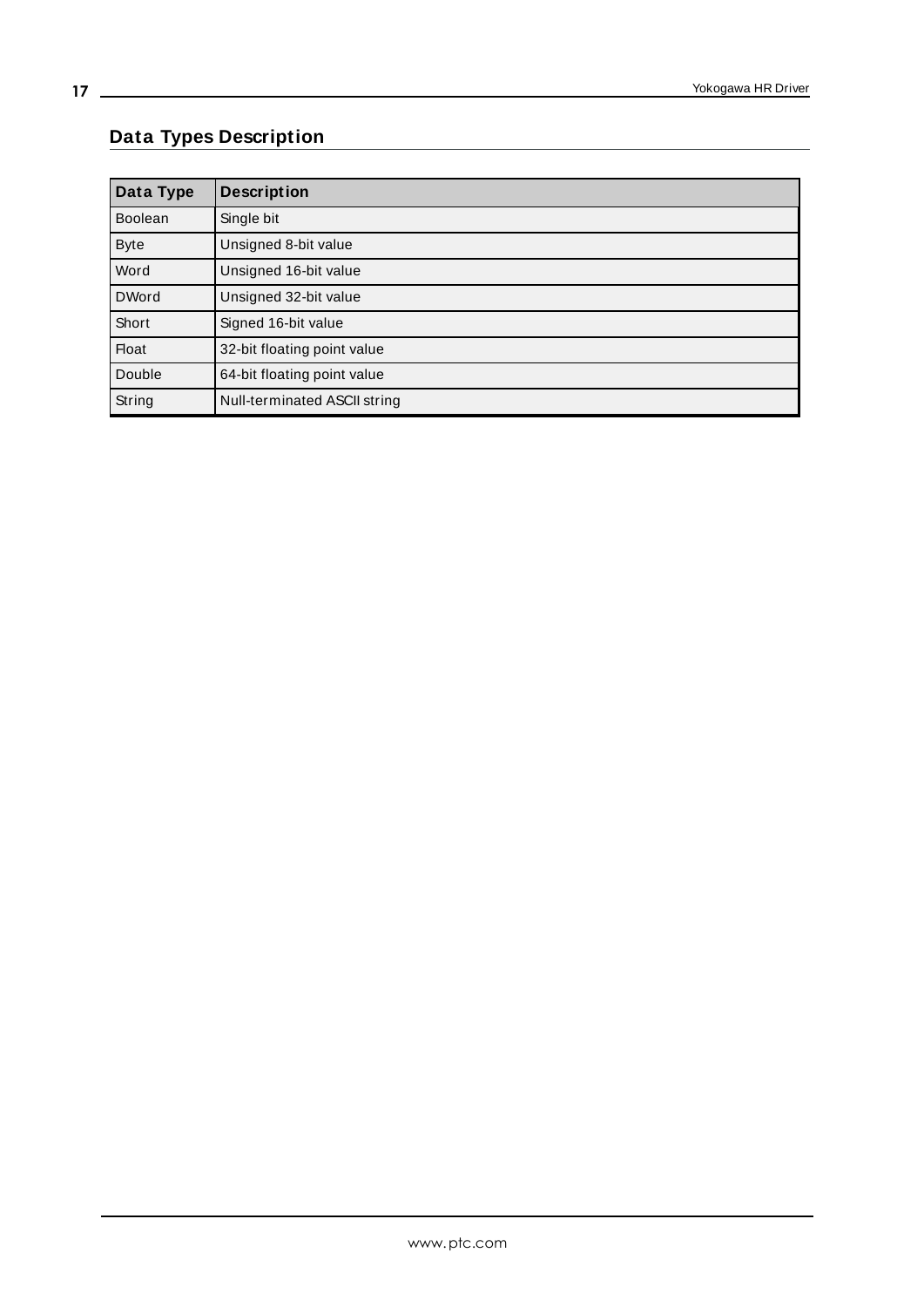#### <span id="page-17-0"></span>**Address Descriptions**

Address specifications vary depending on the model in use. Select a link from the following list to obtain specific address information for the model of interest.

**HR2400 (10CH) [Addressing](#page-17-1) HR2400 (20CH) [Addressing](#page-19-0) HR2400 (30CH) [Addressing](#page-21-0)**

# <span id="page-17-1"></span>**HR2400 (10CH) Addressing**

The driver supports the following addresses for this device. The default data type for each address type is shown in **bold**.

#### **Measuring and Math Channels**

| <b>Address Type</b>            | Format          | Range              | <b>Data Types</b>        | <b>Access</b> |
|--------------------------------|-----------------|--------------------|--------------------------|---------------|
| Process Value of Channel       | CHxx or CHxx.PV | $01-10, 31-$<br>60 | Double, Float            | Read<br>Only  |
| Alarm Summary of Channel       | CHxx.Alarm      | $01-10, 31-$<br>60 | DWord, Short, Word, Byte | Read<br>Only  |
| Alarm Level1 Status of Channel | CHxx.Alarm1     | $01-10, 31-$<br>60 | Short, Word, Byte        | Read<br>Only  |
| Alarm Level2 Status of Channel | CHxx.Alarm2     | $01-10, 31-$<br>60 | Short, Word, Byte        | Read<br>Only  |
| Alarm Level3 Status of Channel | CHxx.Alarm3     | $01-10, 31-$<br>60 | Short, Word, Byte        | Read<br>Only  |
| Alarm Level4 Status of Channel | CHxx.Alarm4     | $01-10, 31-$<br>60 | Short, Word, Byte        | Read<br>Only  |
| Alarm Level5 Status of Channel | CHxx.Alarm5     | $01-10, 31-$<br>60 | Short, Word, Byte        | Read<br>Only  |
| Alarm Level6 Status of Channel | CHxx.Alarm6     | $01-10, 31-$<br>60 | Short, Word, Byte        | Read<br>Only  |
| Level1 Alarm Setpoint*         | CHxx.ASP1       | $01-10, 31-$<br>60 | Double, Float            | Read<br>Only  |
| Level2 Alarm Setpoint*         | CHxx.ASP2       | $01-10, 31-$<br>60 | Double, Float            | Read<br>Only  |
| Level3 Alarm Setpoint*         | CHxx.ASP3       | $01-10, 31-$<br>60 | Double, Float            | Read<br>Only  |
| Level4 Alarm Setpoint*         | CHxx.ASP4       | $01-10, 31-$<br>60 | Double, Float            | Read<br>Only  |
| Level5 Alarm Setpoint*         | CHxx.ASP5       | $01-10, 31-$<br>60 | Double, Float            | Read<br>Only  |
| Level6 Alarm Setpoint*         | CHxx.ASP6       | $01-10, 31-$<br>60 | Double, Float            | Read<br>Only  |
| Upper Scale Value of Channel*  | CHxx.scale_Hi   | $01-10, 31-$<br>60 | Double, Float            | Read<br>Only  |
| Lower Scale Value of Channel*  | CHxx.scale_Lo   | $01-10, 31-$       | Double, Float            | Read          |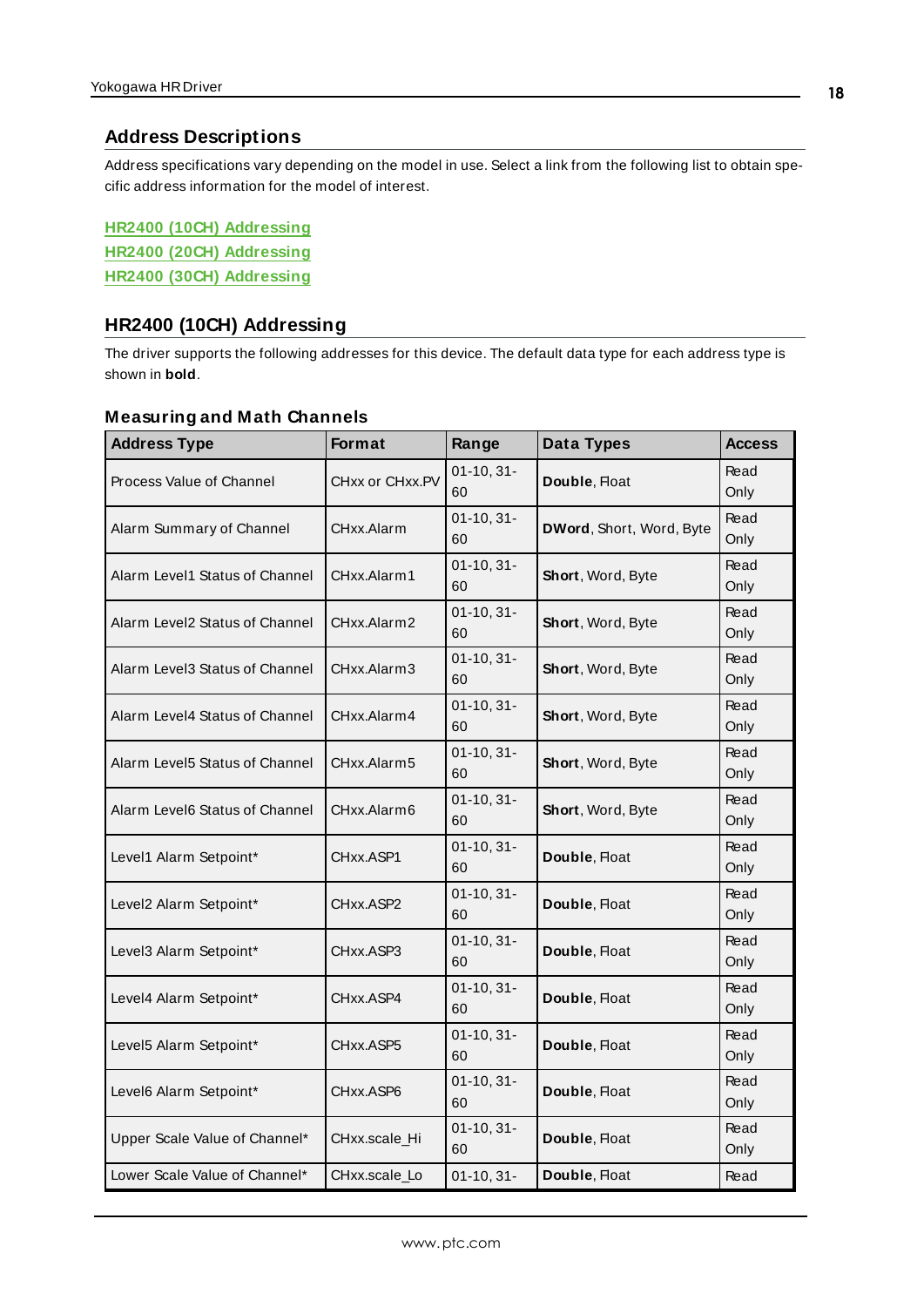| <b>Address Type</b>        | <b>Format</b> | Range              | Data Types        | <b>Access</b> |
|----------------------------|---------------|--------------------|-------------------|---------------|
|                            |               | 60                 |                   | Only          |
| Unit String of Channel*    | CHxx.unit     | $01-10, 31-$<br>60 | String            | Read<br>Only  |
| Tagname of Channel*        | CHxx.tag      | $01-10, 31-$<br>60 | String            | Read<br>Only  |
| Status of Channel*         | CHxx.status   | $01-10, 31-$<br>60 | String            | Read<br>Only  |
| Lowest Measuring Channel*  | CH.Low        |                    | Short, Word, Byte | Read<br>Only  |
| Highest Measuring Channel* | CH.High       |                    | Short, Word, Byte | Read<br>Only  |
| Lowest Math Channel*       | CHA.Low       |                    | Short, Word, Byte | Read<br>Only  |
| Highest Math Channel*      | CHA.High      |                    | Short, Word, Byte | Read<br>Only  |

**\*** Data associated with these addresses are read from the device only at the start of a communications session. Once read, the values will not be refreshed until the server has been restarted or the "Reset" tag has been invoked. To invoke a reset, a non-zero value must be written to the Reset tag. Once the Reset tag has been invoked, the driver will reinitialize all startup data from the device.

#### **Alarm Setpoints**

Data values for Alarm Setpoints that are undefined in the device will be returned as +INF.

#### **Scales**

Data values for Scale\_Hi and Scale\_Lo for channels that are skipped will be returned as +INF.

#### **Tag Names**

For devices that do not support tag names and channels that have unspecified tag names, the driver will construct an internal tag name based on the channel number. For example, the tag name of address 'CH01' will be returned as 'CH01'.

# **General Device Data**

| <b>Address Type</b>               | <b>Format</b>      | Range     | <b>Data Types</b> | <b>Access</b> |
|-----------------------------------|--------------------|-----------|-------------------|---------------|
| Date of Last Data                 | Date               |           | String            | Read Only     |
| Time of Last Data                 | Time               |           | String            | Read Only     |
| Model Name of Device*             | Model              |           | String            | Read Only     |
| Math Communication Data*          | <b>CDxx</b>        | $01 - 30$ | <b>Float</b>      | Write Only    |
| <b>Control Math Execution</b>     | MathControl        |           | Short, Word, Byte | Write Only    |
| <b>Reset Alarms</b>               | <b>Alarm Reset</b> |           | <b>Boolean</b>    | Write Only    |
| Direct Reloading of Configuration | Reset              |           | <b>Boolean</b>    | Write Only    |

#### **Math Communication Data**

The CD address type is only valid for devices equipped with the math option. Write operations to CD addresses for non-math equipped devices will return an error.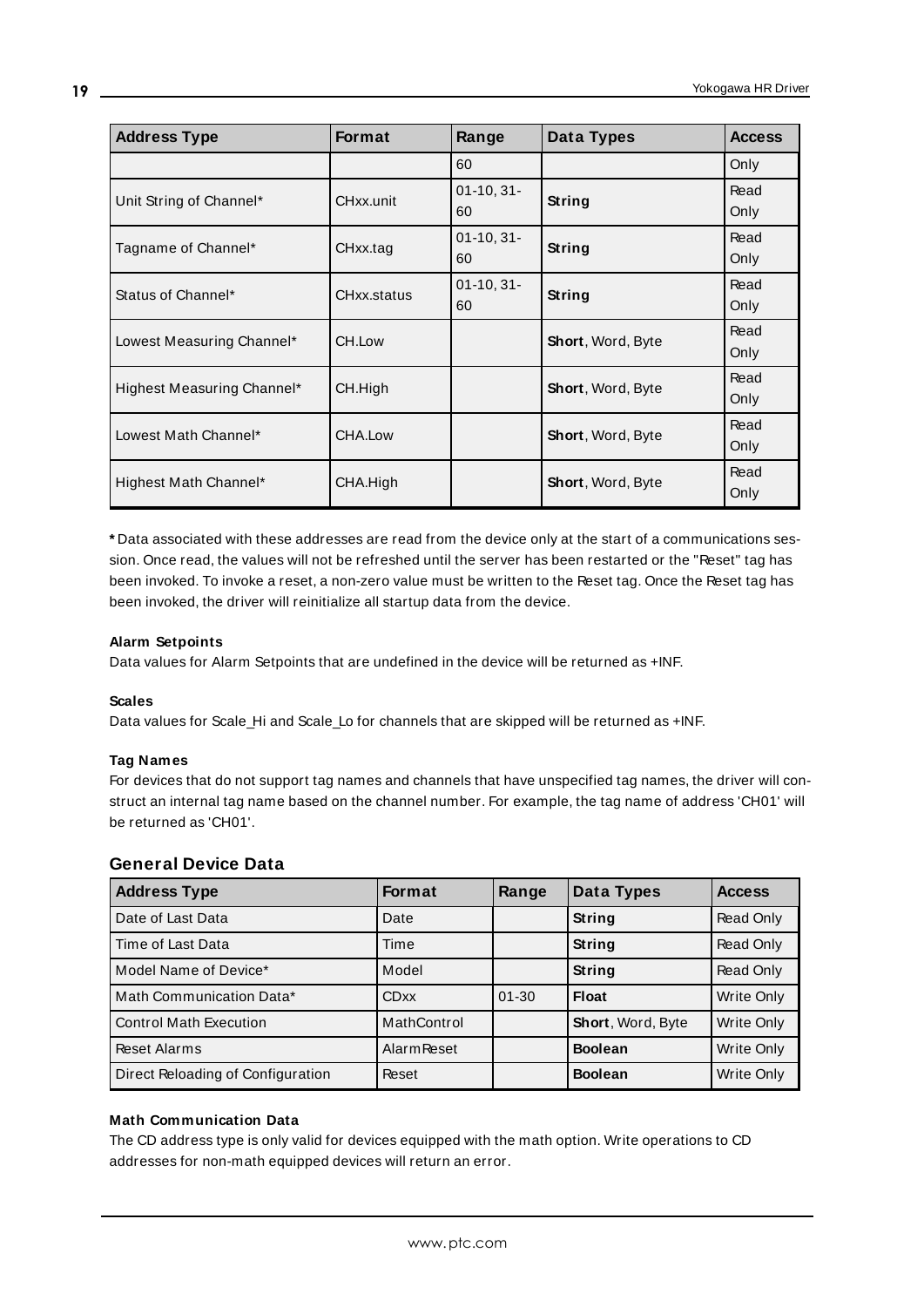#### **Model Name of Device**

The Model address type will have a string value of 'HR2400' for all models.

#### **Control Math Execution**

The MathControl address type is only available for devices equipped with the math option. Write operations to the MathControl tag for non-math equipped devices will return an error.

#### **Notes**:

- 1. The actual number of addresses available for of each type depends on the configuration of the Yokogawa device. If the driver finds at Runtime that an address is not present in the device, it will post an error message and remove the tag from its scan list.
- 2. Addresses that have Write Only access are assigned a default access of Read/Write. However, data values are unreadable for these addresses and the associated tags are not included in the scan list. The current data value for these tags will always be 0 for numeric data types and null string for string data types.

# <span id="page-19-0"></span>**HR2400 (20CH) Addressing**

The driver supports the following addresses for this device. The default data type for each address type is shown in **bold**.

| <b>Address Type</b>            | <b>Format</b>   | Range                 | Data Types               | <b>Access</b> |
|--------------------------------|-----------------|-----------------------|--------------------------|---------------|
| Process Value of Channel       | CHxx or CHxx.PV | $01 - 20, 31 -$<br>60 | Double, Float            | Read<br>Only  |
| Alarm Summary of Channel       | CHxx.Alarm      | $01 - 20, 31 -$<br>60 | DWord, Short, Word, Byte | Read<br>Only  |
| Alarm Level1 Status of Channel | CHxx.Alarm1     | $01-20, 31-$<br>60    | Short, Word, Byte        | Read<br>Only  |
| Alarm Level2 Status of Channel | CHxx.Alarm2     | $01 - 20, 31 -$<br>60 | <b>Short, Word, Byte</b> | Read<br>Only  |
| Alarm Level3 Status of Channel | CHxx.Alarm3     | $01 - 20, 31 -$<br>60 | Short, Word, Byte        | Read<br>Only  |
| Alarm Level4 Status of Channel | CHxx.Alarm4     | $01 - 20, 31 -$<br>60 | Short, Word, Byte        | Read<br>Only  |
| Alarm Level5 Status of Channel | CHxx.Alarm5     | $01 - 20, 31 -$<br>60 | Short, Word, Byte        | Read<br>Only  |
| Alarm Level6 Status of Channel | CHxx.Alarm6     | $01 - 20, 31 -$<br>60 | Short, Word, Byte        | Read<br>Only  |
| Level1 Alarm Setpoint*         | CHxx.ASP1       | $01 - 20, 31 -$<br>60 | Double, Float            | Read<br>Only  |
| Level2 Alarm Setpoint*         | CHxx.ASP2       | $01 - 20, 31 -$<br>60 | Double, Float            | Read<br>Only  |
| Level3 Alarm Setpoint*         | CHxx.ASP3       | $01 - 20, 31 -$<br>60 | Double, Float            | Read<br>Only  |
| Level4 Alarm Setpoint*         | CHxx.ASP4       | $01 - 20, 31 -$<br>60 | Double, Float            | Read<br>Only  |

# **Measuring and Math Channels**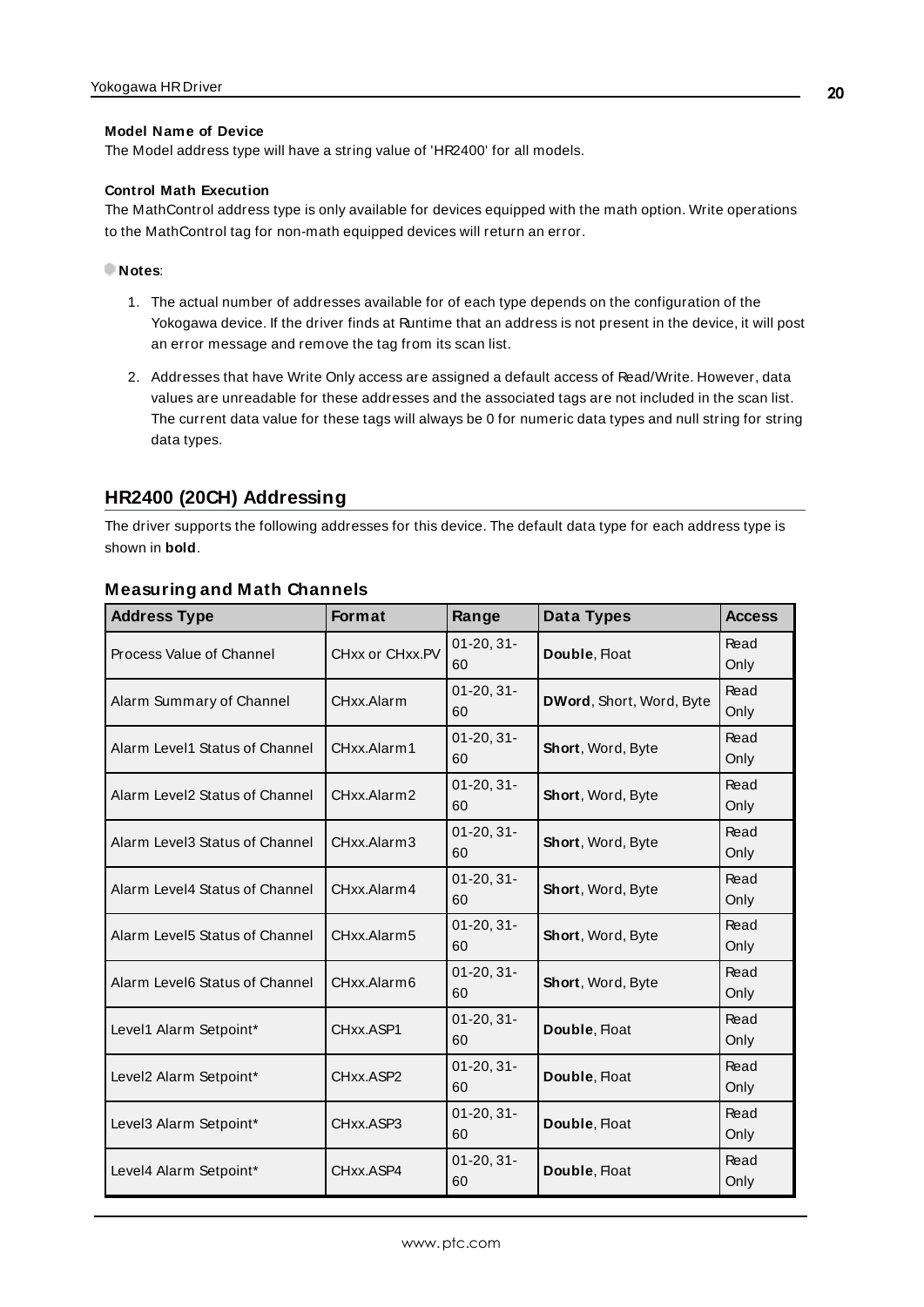| <b>Address Type</b>           | Format        | Range                 | Data Types        | <b>Access</b> |
|-------------------------------|---------------|-----------------------|-------------------|---------------|
| Level5 Alarm Setpoint*        | CHxx.ASP5     | $01-20, 31-$<br>60    | Double, Float     | Read<br>Only  |
| Level6 Alarm Setpoint*        | CHxx.ASP6     | $01-20, 31-$<br>60    | Double, Float     | Read<br>Only  |
| Upper Scale Value of Channel* | CHxx.scale_Hi | $01 - 20, 31 -$<br>60 | Double, Float     | Read<br>Only  |
| Lower Scale Value of Channel* | CHxx.scale_Lo | $01-20, 31-$<br>60    | Double, Float     | Read<br>Only  |
| Unit String of Channel*       | CHxx.unit     | $01 - 20, 31 -$<br>60 | String            | Read<br>Only  |
| Tagname of Channel*           | CHxx.tag      | $01 - 20, 31 -$<br>60 | String            | Read<br>Only  |
| Status of Channel*            | CHxx.status   | $01 - 20, 31 -$<br>60 | String            | Read<br>Only  |
| Lowest Measuring Channel*     | CH.Low        |                       | Short, Word, Byte | Read<br>Only  |
| Highest Measuring Channel*    | CH.High       |                       | Short, Word, Byte | Read<br>Only  |
| Lowest Math Channel*          | CHA.Low       |                       | Short, Word, Byte | Read<br>Only  |
| Highest Math Channel*         | CHA.High      |                       | Short, Word, Byte | Read<br>Only  |

**\*** Data associated with these addresses are read from the device only at the start of a communications session. Once read, the values will not be refreshed until the server has been restarted or the "Reset" tag has been invoked. To invoke a reset, a non-zero value must be written to the Reset tag. Once the Reset tag has been invoked, the driver will reinitialize all startup data from the device.

#### **Alarm Setpoints**

Data values for Alarm Setpoints that are undefined in the device will be returned as +INF.

#### **Scales**

Data values for Scale\_Hi and Scale\_Lo for channels that are skipped will be returned as +INF.

#### **Tag Names**

For devices that do not support tag names and channels that have unspecified tag names, the driver will construct an internal tag name based on the channel number. For example, the tag name of address 'CH01' will be returned as 'CH01'.

| <b>Address Type</b>      | <b>Format</b> | Range     | Data Types   | <b>Access</b> |
|--------------------------|---------------|-----------|--------------|---------------|
| Date of Last Data        | Date          |           | String       | Read Only     |
| Time of Last Data        | Time          |           | String       | Read Only     |
| Model Name of Device*    | Model         |           | String       | Read Only     |
| Math Communication Data* | <b>CDxx</b>   | $01 - 30$ | <b>Float</b> | Write Only    |

#### **General Device Data**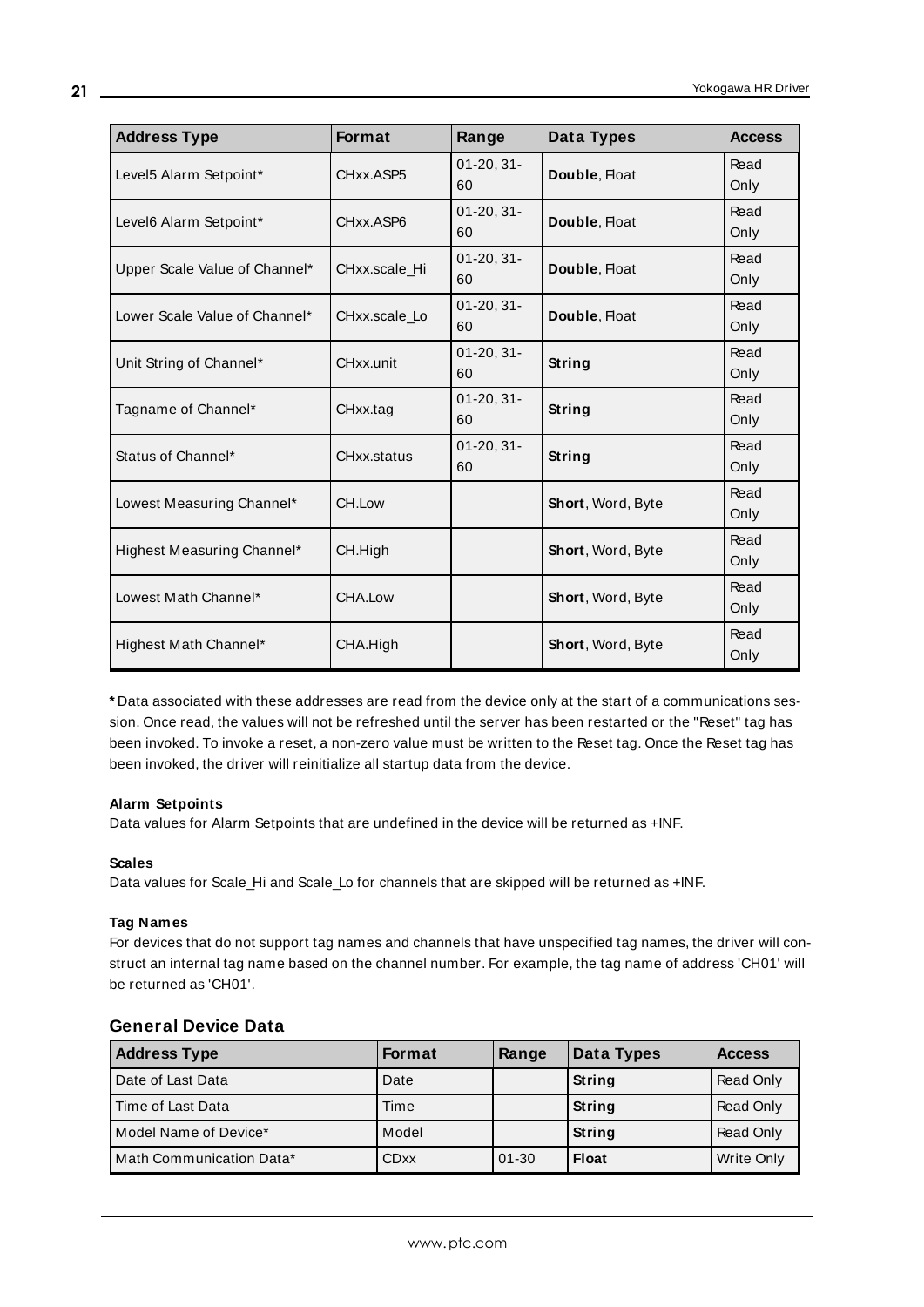| <b>Address Type</b>               | <b>Format</b>      | Range | Data Types        | <b>Access</b> |
|-----------------------------------|--------------------|-------|-------------------|---------------|
| Control Math Execution            | MathControl        |       | Short, Word, Byte | Write Only    |
| <b>Reset Alarms</b>               | <b>Alarm Reset</b> |       | <b>Boolean</b>    | Write Only    |
| Direct Reloading of Configuration | Reset              |       | <b>Boolean</b>    | Write Only    |

#### **Math Communication Data**

The CD address type is only valid for devices equipped with the math option. Write operations to CD addresses for non-math equipped devices will return an error.

#### **Model Name of Device**

The Model address type will have a string value of 'HR2400' for all models.

#### **Control Math Execution**

The MathControl address type is only available for devices equipped with the math option. Write operations to the MathControl tag for non-math equipped devices will return an error.

#### **Notes**:

- 1. The actual number of addresses available for of each type depends on the configuration of the Yokogawa device. If the driver finds at Runtime that an address is not present in the device, it will post an error message and remove the tag from its scan list.
- 2. Addresses that have Write Only access are assigned a default access of Read/Write. However, data values are unreadable for these addresses and the associated tags are not included in the scan list. The current data value for these tags will always be 0 for numeric data types and null string for string data types.

# <span id="page-21-0"></span>**HR2400 (30CH) Addressing**

The driver supports the following addresses for this device. The default data type for each address type is shown in **bold**.

| <b>Address Type</b>             | Format          | Range              | Data Types               | <b>Access</b> |
|---------------------------------|-----------------|--------------------|--------------------------|---------------|
| Process Value of Channel        | CHxx or CHxx.PV | $01-30, 31-$<br>60 | Double, Float            | Read<br>Only  |
| Alarm Summary of Channel        | CHxx.Alarm      | $01-30, 31-$<br>60 | DWord, Short, Word, Byte | Read<br>Only  |
| Alarm Level1 Status of Channel  | CHxx.Alarm1     | $01-30, 31-$<br>60 | Short, Word, Byte        | Read<br>Only  |
| Alarm Level2 Status of Channel  | CHxx.Alarm2     | $01-30, 31-$<br>60 | Short, Word, Byte        | Read<br>Only  |
| Alarm Level3 Status of Channel  | CHxx.Alarm3     | $01-30.31-$<br>60  | Short, Word, Byte        | Read<br>Only  |
| Alarm Level4 Status of Channel  | CHxx.Alarm4     | $01-30.31-$<br>60  | <b>Short, Word, Byte</b> | Read<br>Only  |
| Alarm Level 5 Status of Channel | CHxx.Alarm5     | $01-30.31-$<br>60  | <b>Short, Word, Byte</b> | Read<br>Only  |

#### **Measuring and Math Channels**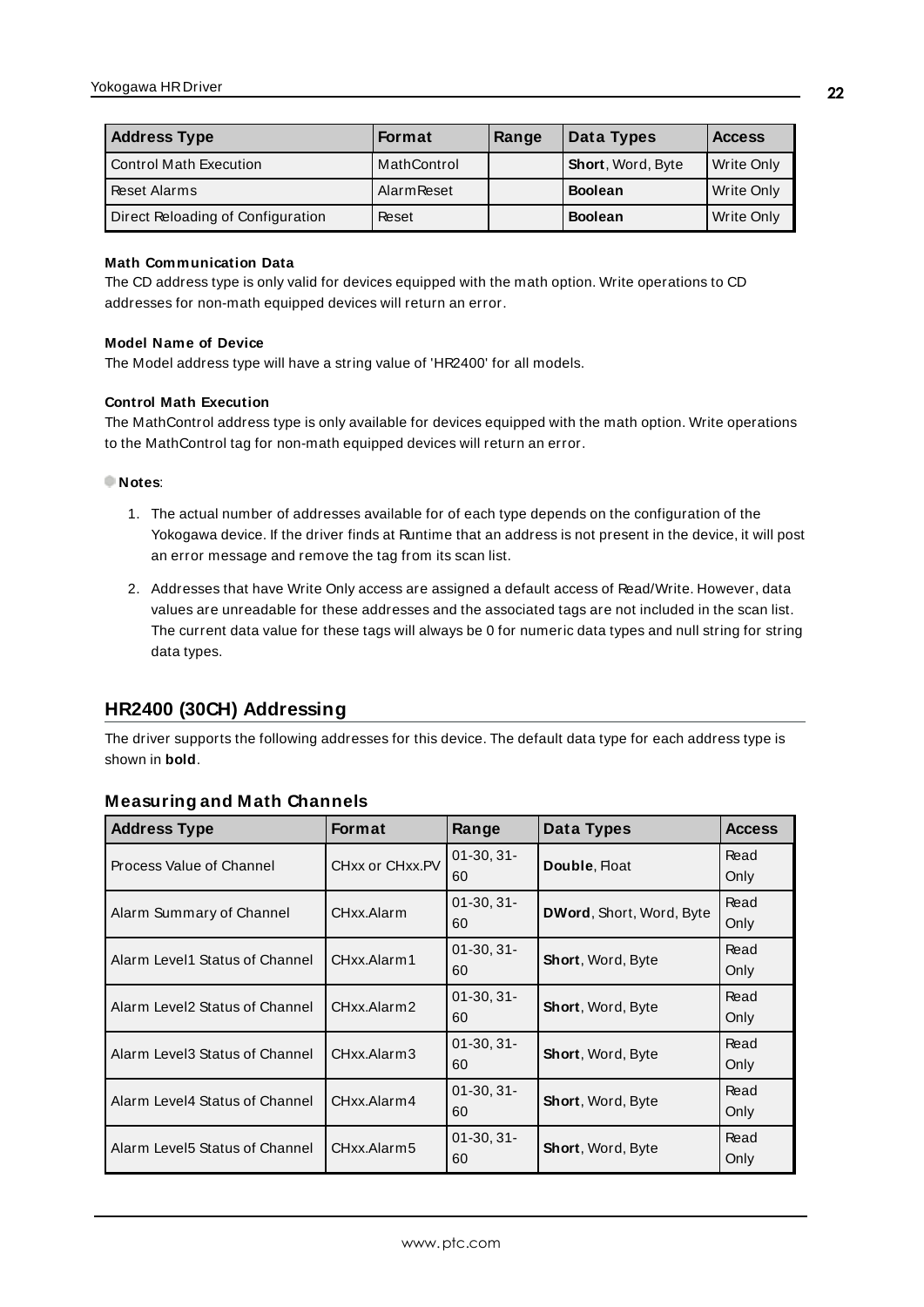| <b>Address Type</b>            | Format        | Range              | <b>Data Types</b> | <b>Access</b> |
|--------------------------------|---------------|--------------------|-------------------|---------------|
| Alarm Level6 Status of Channel | CHxx.Alarm6   | $01-30, 31-$<br>60 | Short, Word, Byte | Read<br>Only  |
| Level1 Alarm Setpoint*         | CHxx.ASP1     | $01-30, 31-$<br>60 | Double, Float     | Read<br>Only  |
| Level2 Alarm Setpoint*         | CHxx.ASP2     | $01-30, 31-$<br>60 | Double, Float     | Read<br>Only  |
| Level3 Alarm Setpoint*         | CHxx.ASP3     | $01-30, 31-$<br>60 | Double, Float     | Read<br>Only  |
| Level4 Alarm Setpoint*         | CHxx.ASP4     | $01-30, 31-$<br>60 | Double, Float     | Read<br>Only  |
| Level5 Alarm Setpoint*         | CHxx.ASP5     | $01-30, 31-$<br>60 | Double, Float     | Read<br>Only  |
| Level6 Alarm Setpoint*         | CHxx.ASP6     | $01-30, 31-$<br>60 | Double, Float     | Read<br>Only  |
| Upper Scale Value of Channel*  | CHxx.scale_Hi | $01-30, 31-$<br>60 | Double, Float     | Read<br>Only  |
| Lower Scale Value of Channel*  | CHxx.scale Lo | $01-30, 31-$<br>60 | Double, Float     | Read<br>Only  |
| Unit String of Channel*        | CHxx.unit     | $01-30, 31-$<br>60 | String            | Read<br>Only  |
| Tagname of Channel*            | CHxx.tag      | $01-30, 31-$<br>60 | String            | Read<br>Only  |
| Status of Channel*             | CHxx.status   | $01-30, 31-$<br>60 | <b>String</b>     | Read<br>Only  |
| Lowest Measuring Channel*      | CH.Low        |                    | Short, Word, Byte | Read<br>Only  |
| Highest Measuring Channel*     | CH.High       |                    | Short, Word, Byte | Read<br>Only  |
| Lowest Math Channel*           | CHA.Low       |                    | Short, Word, Byte | Read<br>Only  |
| Highest Math Channel*          | CHA.High      |                    | Short, Word, Byte | Read<br>Only  |

**\*** Data associated with these addresses are read from the device only at the start of a communications session. Once read, the values will not be refreshed until the server has been restarted or the "Reset" tag has been invoked. To invoke a reset, a non-zero value must be written to the Reset tag. Once the Reset tag has been invoked, the driver will reinitialize all startup data from the device.

#### **Alarm Setpoints**

Data values for Alarm Setpoints that are undefined in the device will be returned as +INF.

#### **Scales**

Data values for Scale\_Hi and Scale\_Lo for channels that are skipped will be returned as +INF.

#### **Tag Names**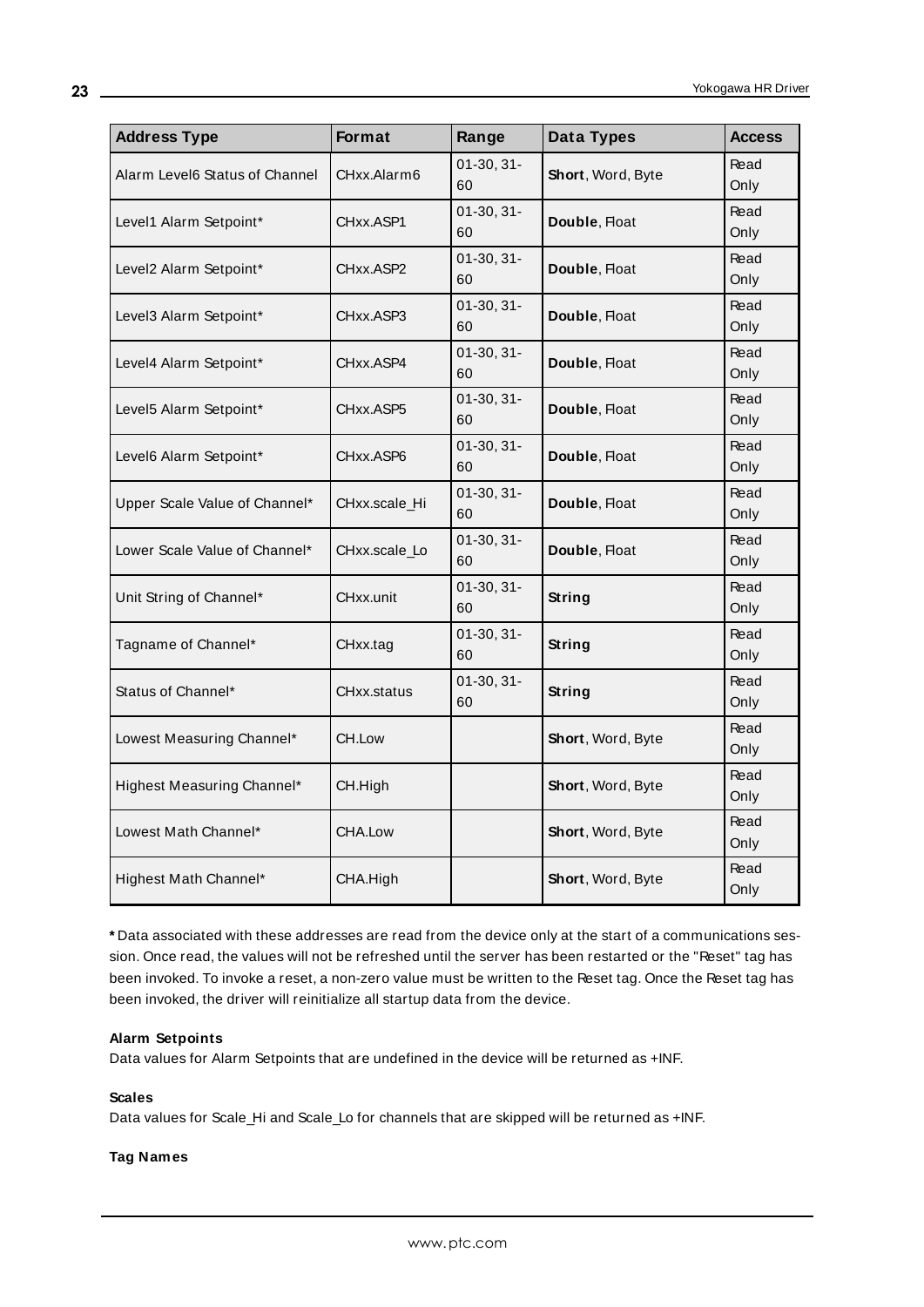For devices that do not support tag names and channels that have unspecified tag names, the driver will construct an internal tag name based on the channel number. For example, the tag name of address 'CH01' will be returned as 'CH01'.

#### **General Device Data**

| <b>Address Type</b>               | <b>Format</b>      | Range     | Data Types               | <b>Access</b> |
|-----------------------------------|--------------------|-----------|--------------------------|---------------|
| Date of Last Data                 | Date               |           | String                   | Read Only     |
| Time of Last Data                 | Time               |           | String                   | Read Only     |
| Model Name of Device*             | Model              |           | String                   | Read Only     |
| Math Communication Data*          | CDxx               | $01 - 30$ | <b>Float</b>             | Write Only    |
| <b>Control Math Execution</b>     | MathControl        |           | <b>Short, Word, Byte</b> | Write Only    |
| Reset Alarms                      | <b>Alarm Reset</b> |           | <b>Boolean</b>           | Write Only    |
| Direct Reloading of Configuration | Reset              |           | <b>Boolean</b>           | Write Only    |

#### **Math Communication Data**

The CD address type is only valid for devices equipped with the math option. Write operations to CD addresses for non-math equipped devices will return an error.

#### **Model Name of Device**

The Model address type will have a string value of 'HR2400' for all models.

#### **Control Math Execution**

The MathControl address type is only available for devices equipped with the math option. Write operations to the MathControl tag for non-math equipped devices will return an error.

#### **Notes**:

- 1. The actual number of addresses available for of each type depends on the configuration of the Yokogawa device. If the driver finds at Runtime that an address is not present in the device, it will post an error message and remove the tag from its scan list.
- 2. Addresses that have Write Only access are assigned a default access of Read/Write. However, data values are unreadable for these addresses and the associated tags are not included in the scan list. The current data value for these tags will always be 0 for numeric data types and null string for string data types.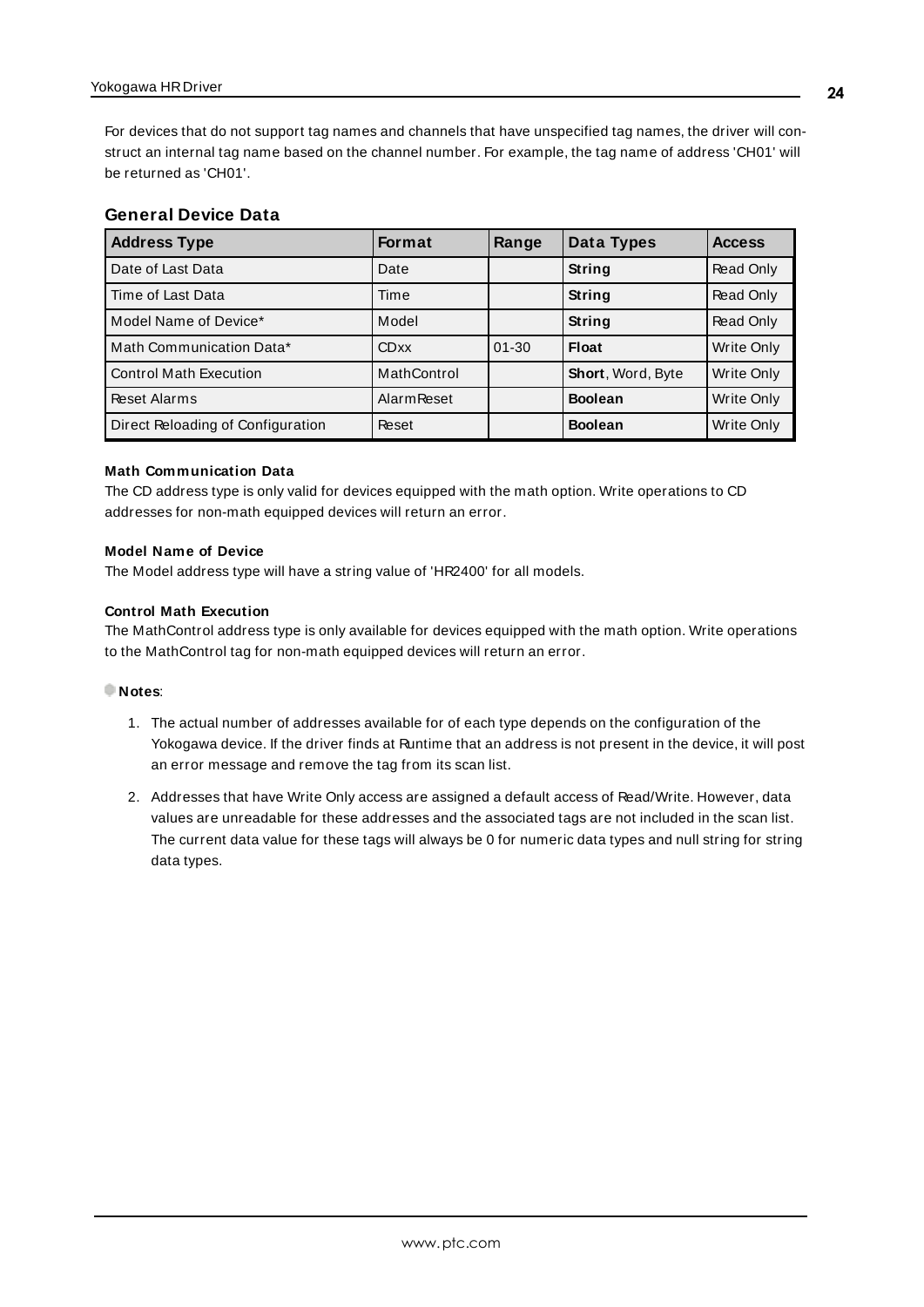# <span id="page-24-0"></span>**Error Descriptions**

The following error/warning messages may be generated. Click on the link for a description of the message.

#### **Address Validation**

**[M issing](#page-24-1) address Device address ['<address>'](#page-24-2) contains a syntax error Address ['<address>'](#page-24-3) is out of range for the specified device or register Data Type '<type>' is not valid for device address ['<address>'](#page-25-0) Device address ['<address>'](#page-25-1) is Read Only**

#### **Serial Communications**

**[COM n](#page-25-2) does not exist Error [opening](#page-25-3) COM n COM n is in use by another [application](#page-26-0) Unable to set comm [parameters](#page-26-1) on COM n [Communications](#page-26-2) error on '<channel name>' [<error mask>]**

# **Device Status Messages**

**Device '<device name>' is not [responding](#page-27-0) Unable to write to ['<address>'](#page-27-1) on device '<device name>**

# <span id="page-24-1"></span>**Missing address**

**Error Type:** Warning

#### **Possible Cause:**

A tag address that has been specified dynamically has no length.

#### **Solution:** Re-enter the address in the client application.

# <span id="page-24-2"></span>**Device address '<address>' contains a syntax error**

# **Error Type:**

Warning

# **Possible Cause:** A tag address that has been specified dynamically contains one or more invalid characters.

# **Solution:**

<span id="page-24-3"></span>Re-enter the address in the client application.

# **Address '<address>' is out of range for the specified device or register**

# **Error Type:**

Warning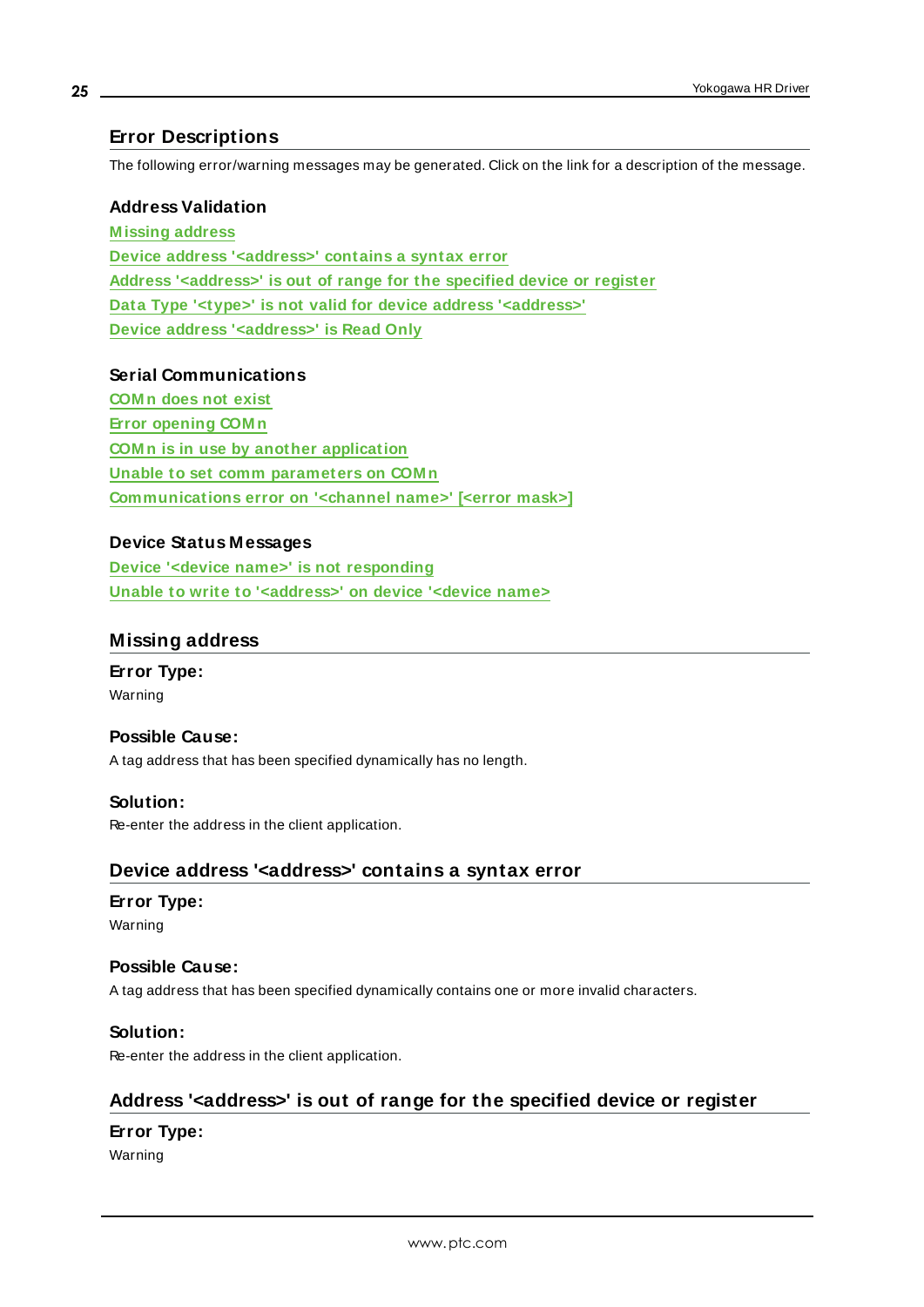#### **Possible Cause:**

A tag address that has been specified dynamically references a location that is beyond the range of supported locations for the device.

## **Solution:**

<span id="page-25-0"></span>Verify the address is correct; if it is not, re-enter it in the client application.

# **Data Type '<type>' is not valid for device address '<address>'**

#### **Error Type:**

Warning

#### **Possible Cause:**

A tag address that has been specified dynamically has been assigned an invalid data type.

#### **Solution:**

<span id="page-25-1"></span>Modify the requested data type in the client application.

# **Device address '<address>' is Read Only**

#### **Error Type:**

Warning

#### **Possible Cause:**

A tag address that has been specified dynamically has a requested access mode that is not compatible with what the device supports for that address.

#### **Solution:**

<span id="page-25-2"></span>Change the access mode in the client application.

#### **COMn does not exist**

**Error Type:** Fatal

#### **Possible Cause:**

The specified COM port is not present on the target computer.

#### **Solution:**

<span id="page-25-3"></span>Verify that the proper COMN port has been selected.

# **Error opening COMn**

#### **Error Type:** Fatal

## **Possible Cause:**

The specified COM port could not be opened due to an internal hardware or software problem on the target computer.

#### **Solution:**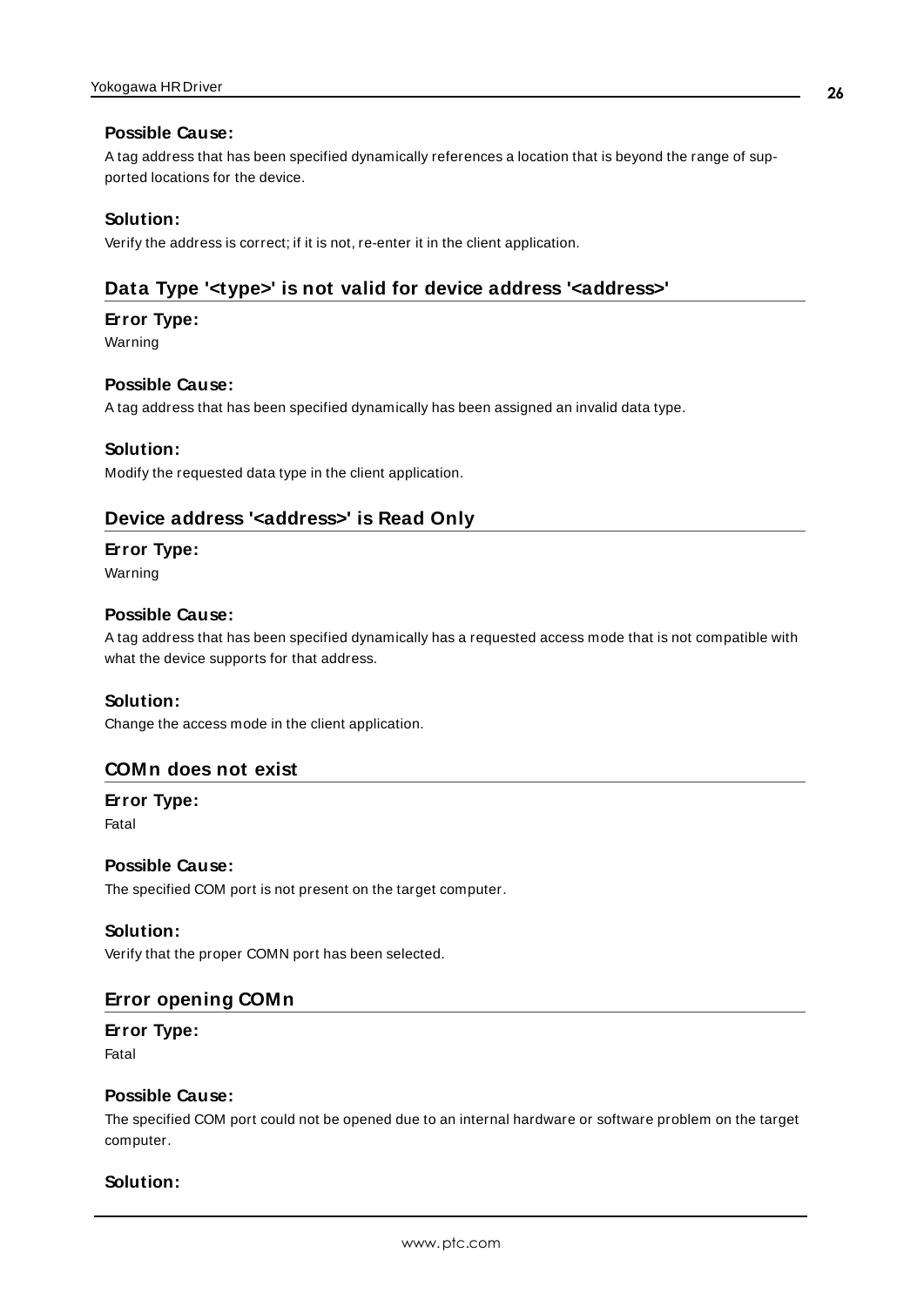<span id="page-26-0"></span>Verify that the COM port is functional and may be accessed by other Windows applications.

# **COMn is in use by another application**

#### **Error Type:**

Fatal

#### **Possible Cause:**

The serial port assigned to a device is being used by another application.

#### **Solution:**

- 1. Verify that the correct port has been assigned to the channel.
- 2. Verify that only one copy of the current project is running.

# <span id="page-26-1"></span>**Unable to set comm parameters on COMn**

#### **Error Type:**

Fatal

#### **Possible Cause:**

The serial parameters for the specified COM port are not valid.

#### **Solution:**

<span id="page-26-2"></span>Verify the serial parameters and make any necessary changes.

# **Communications error on '<channel name>' [<error mask>]**

#### **Error Type:**

Serious

# **Error Mask Definitions:**

- **B** = Hardware break detected.
- **F** = Framing error.
- **E**= I/O error.
- **O** = Character buffer overrun.
- **R** = RXbuffer overrun.
- **P** = Received byte parity error.
- $T = TX$  buffer full.

#### **Possible Cause:**

- 1. The serial connection between the device and the Host PC is bad.
- 2. The communications parameters for the serial connection are incorrect.

# **Solution:**

- 1. Verify the cabling between the PC and the PLC device.
- 2. Verify that the specified communications parameters match those of the device.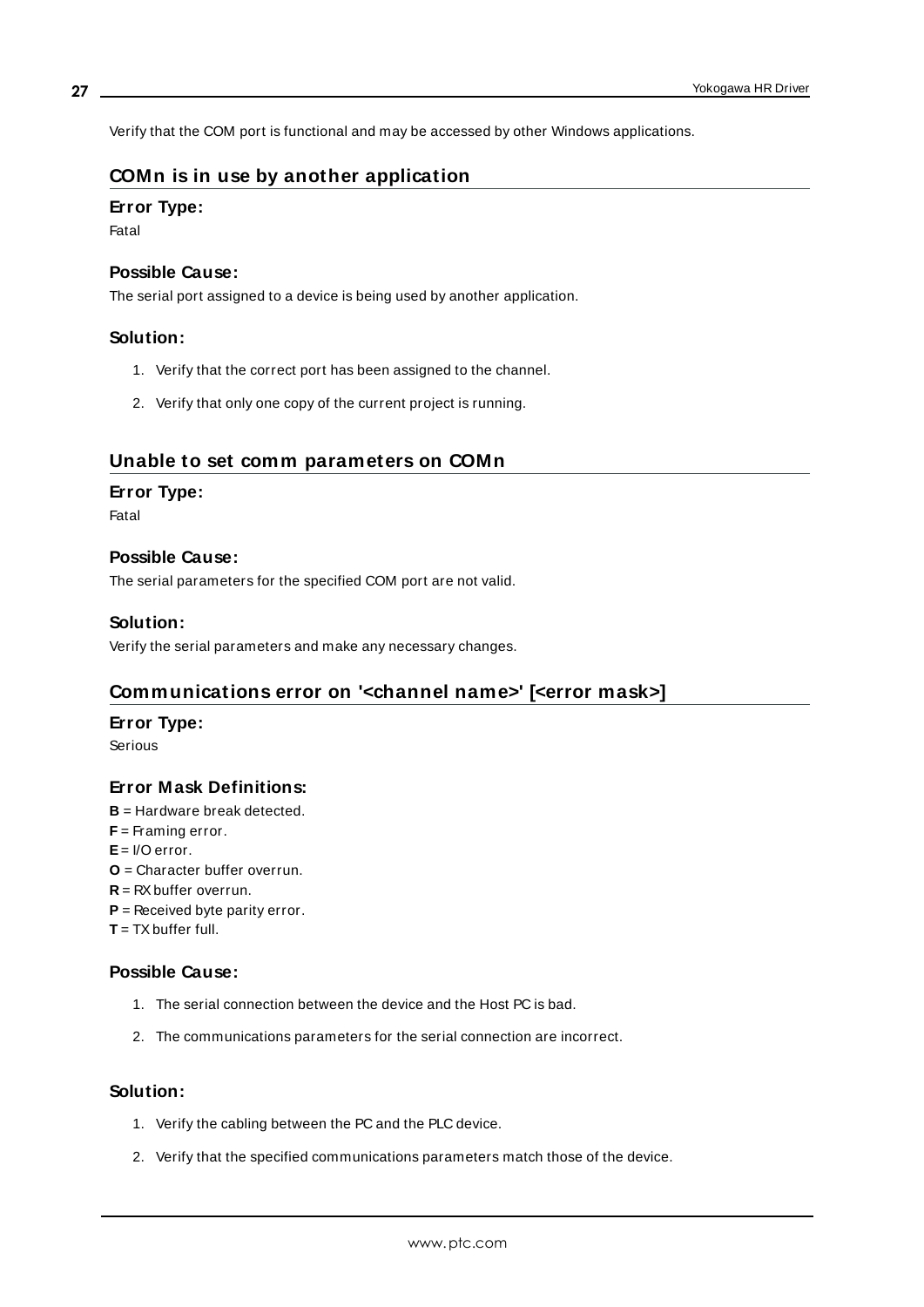# <span id="page-27-0"></span>**Device '<device name>' is not responding**

#### **Error Type:**

Serious

## **Possible Cause:**

- 1. The connection between the device and the Host PC is broken.
- 2. The communication port specified is incorrect.
- 3. The response from the device took longer to receive than the amount of time specified in the "Request Timeout" device setting.

#### **Solution:**

- 1. Verify the cabling between the PC and the PLC device.
- 2. Verify that the specified communication parameters match those of the device.
- 3. Increase the Request Timeout setting so that the entire response can be handled.

# <span id="page-27-1"></span>**Unable to write to '<address>' on device '<device name>'**

#### **Error Type:**

Serious

### **Possible Cause:**

- 1. The connection between the device and the Host PC is broken.
- 2. The named device may have been assigned an incorrect IPaddress.
- 3. The address specified may be Read Only or may not exist in the current device.

#### **Solution:**

- 1. Verify the cabling between the PC and the PLC device.
- 2. Verify the IPaddress given to the named device matches that of the actual device.
- 3. Check address availability for the device.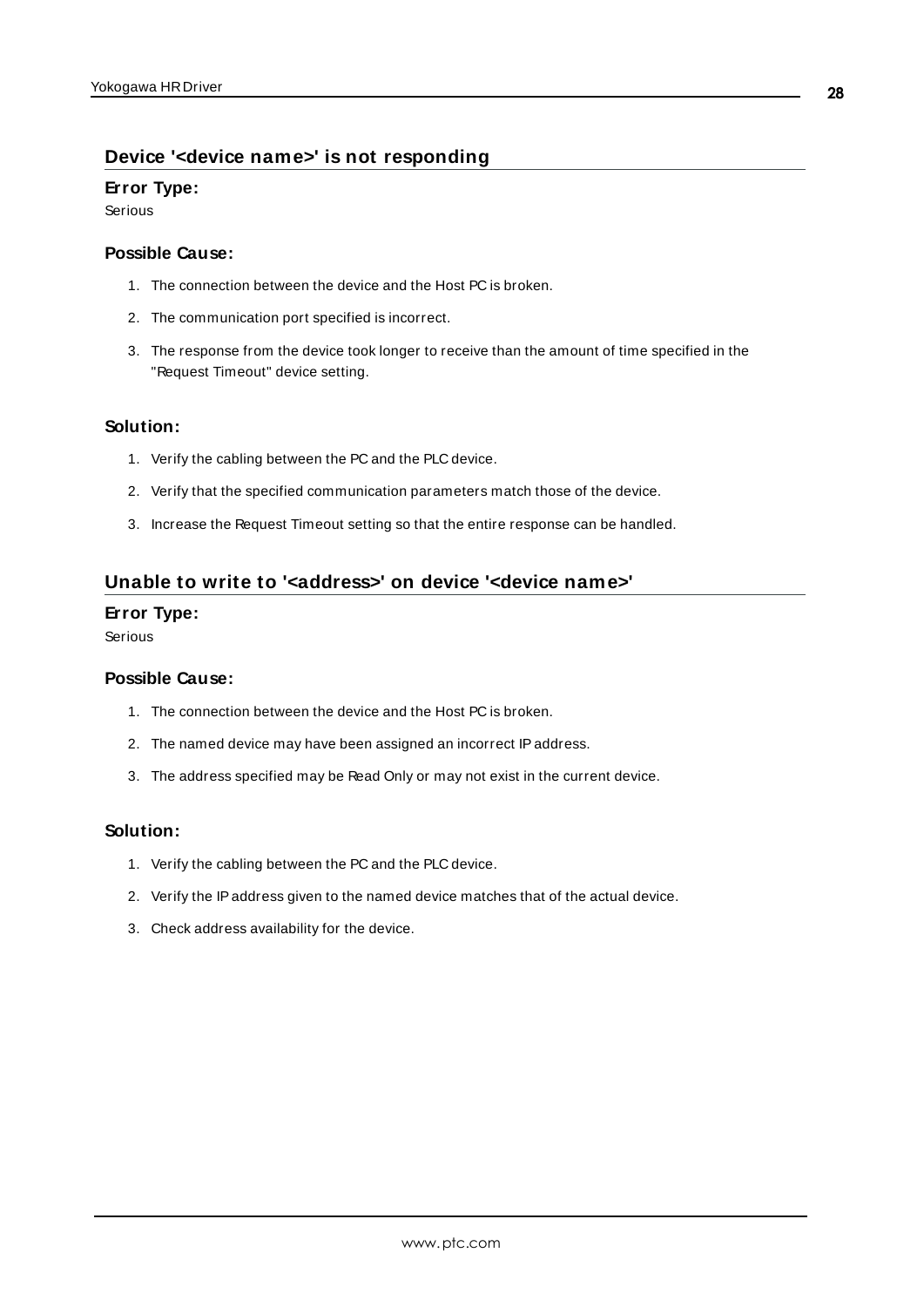# <span id="page-28-0"></span>Index

# **A**

Address '<address>' is out of range for the specified device or register [25](#page-24-3) Address Descriptions [18](#page-17-0) Allow Sub Groups [15](#page-14-1) Attempts Before Timeout [12](#page-11-1) Auto-Demotion [13](#page-12-0)

# **B**

Baud Rate [4](#page-3-2) Boolean [17](#page-16-1)

# **C**

Channel Assignment [10](#page-9-1) Clock [16](#page-15-1) Communications error on '<channel name>' [<error mask>] [27](#page-26-2) Communications Timeouts [12](#page-11-2) COMn does not exist [26](#page-25-2) COMn is in use by another application [27](#page-26-0) Connect Timeout [12](#page-11-3) Create [15](#page-14-2)

# **D**

Data Bits [4](#page-3-3) Data Collection [10](#page-9-2) Data Handling [15](#page-14-3) Data Type '<type>' is not valid for device address '<aaddress>' [26](#page-25-0) Data Types Description [17](#page-16-0) Date Format [16](#page-15-2) Delete [14](#page-13-0) Demote on Failure [13](#page-12-2) Demotion Period [13](#page-12-3) Device '<device name>' is not responding [28](#page-27-0)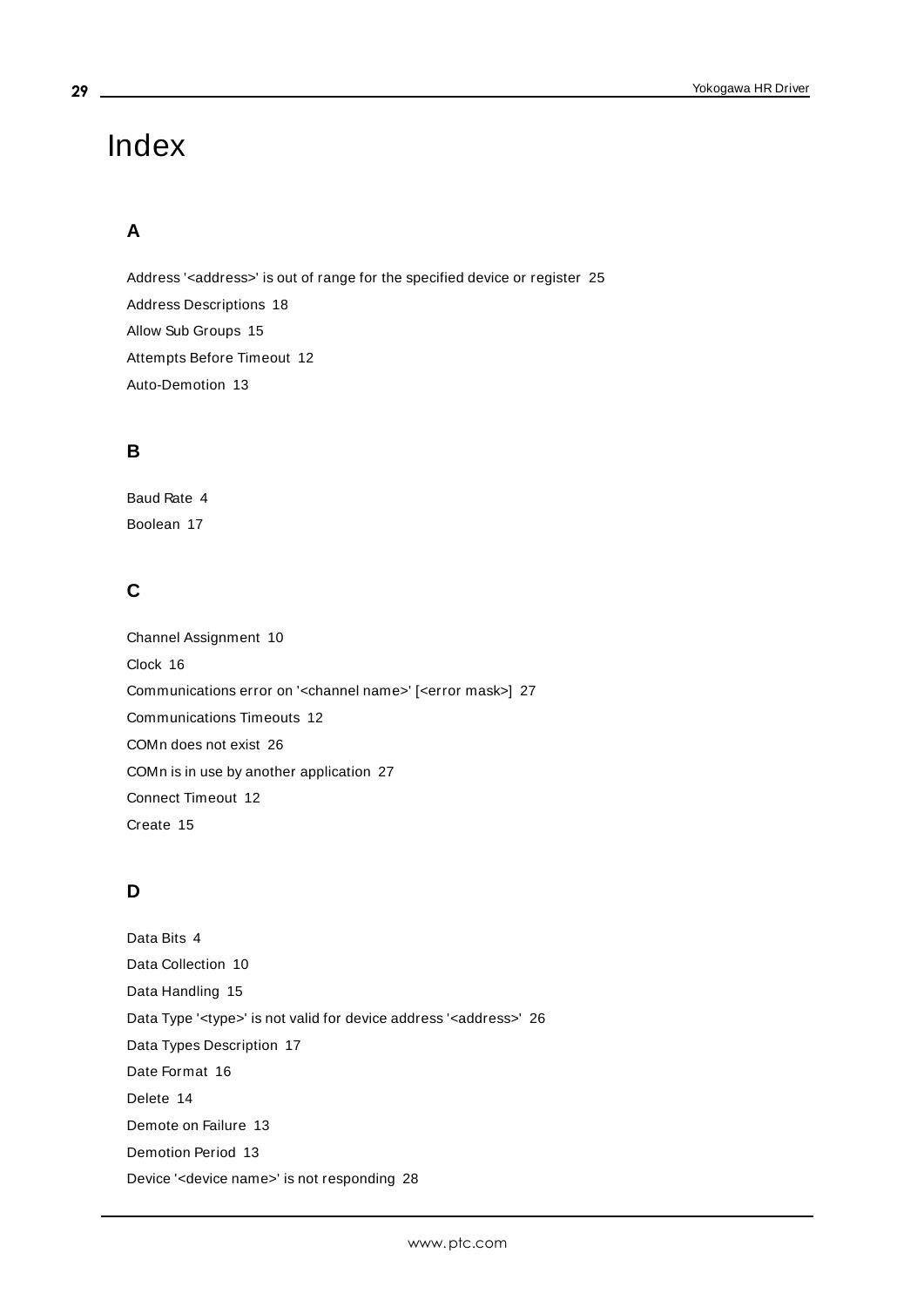Device address '< address>' contains a syntax error [25](#page-24-2) Device address '< address>' is Read Only [26](#page-25-1) Device Configuration [15](#page-14-0) Device ID [4](#page-3-4) Device Properties — Tag Generation [13](#page-12-1) Discard Requests when Demoted [13](#page-12-4) Do Not Scan, Demand Poll Only [11](#page-10-1) Driver [10](#page-9-3) DWord [17](#page-16-2)

# **E**

Error Descriptions [25](#page-24-0) Error opening COMn [26](#page-25-3)

# **F**

Float [17](#page-16-3) Flow Control [4](#page-3-5)

# **G**

General [9](#page-8-1) Generate [14](#page-13-1)

# **H**

HR2400 (10CH) Addressing [18](#page-17-1) HR2400 (20CH) Addressing [20](#page-19-0) HR2400 (30CH) Addressing [22](#page-21-0)

# **I**

ID [10](#page-9-4) Identification [9](#page-8-1) Initial Updates from Cache [11](#page-10-2) Inter-Request Delay [12](#page-11-4)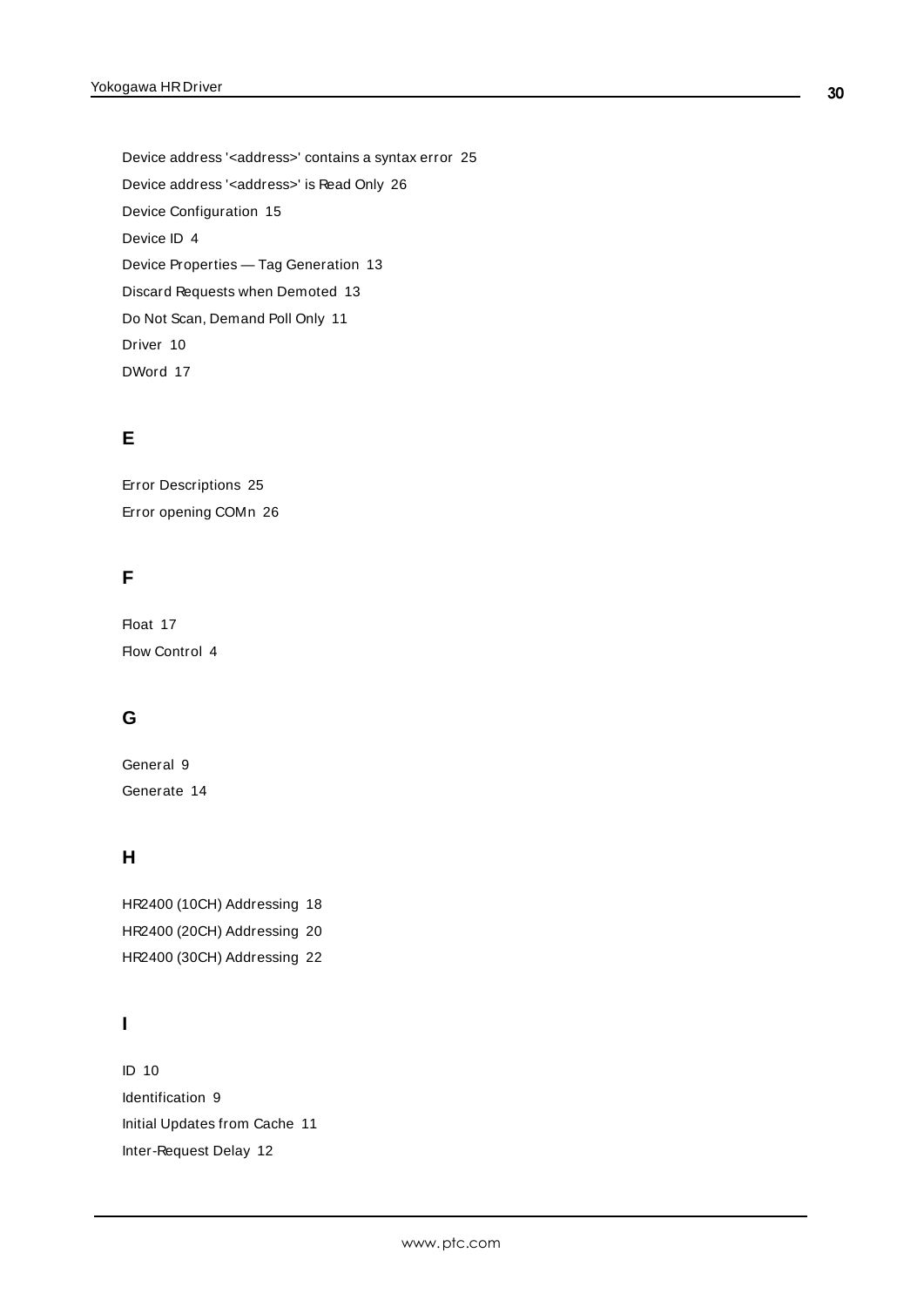# **M**

Missing address [25](#page-24-1) Model [10](#page-9-5)

# **N**

Name [9](#page-8-2)

# **O**

On Device Startup [14](#page-13-2) On Duplicate Tag [14](#page-13-3) On Property Change [14](#page-13-4) Operating Mode [10](#page-9-0) Overview [3](#page-2-1) Overwrite [15](#page-14-4)

# **P**

Parent Group [15](#page-14-5) Parity [4](#page-3-6)

# **R**

Redundancy [16](#page-15-0) Request Timeout [12](#page-11-5) Respect Tag-Specified Scan Rate [11](#page-10-3)

# **S**

Scan Mode [11](#page-10-4) Setup [4](#page-3-0) Short [17](#page-16-4) Simulated [11](#page-10-5) Start Math [16](#page-15-3) Stop Bits [4](#page-3-7)